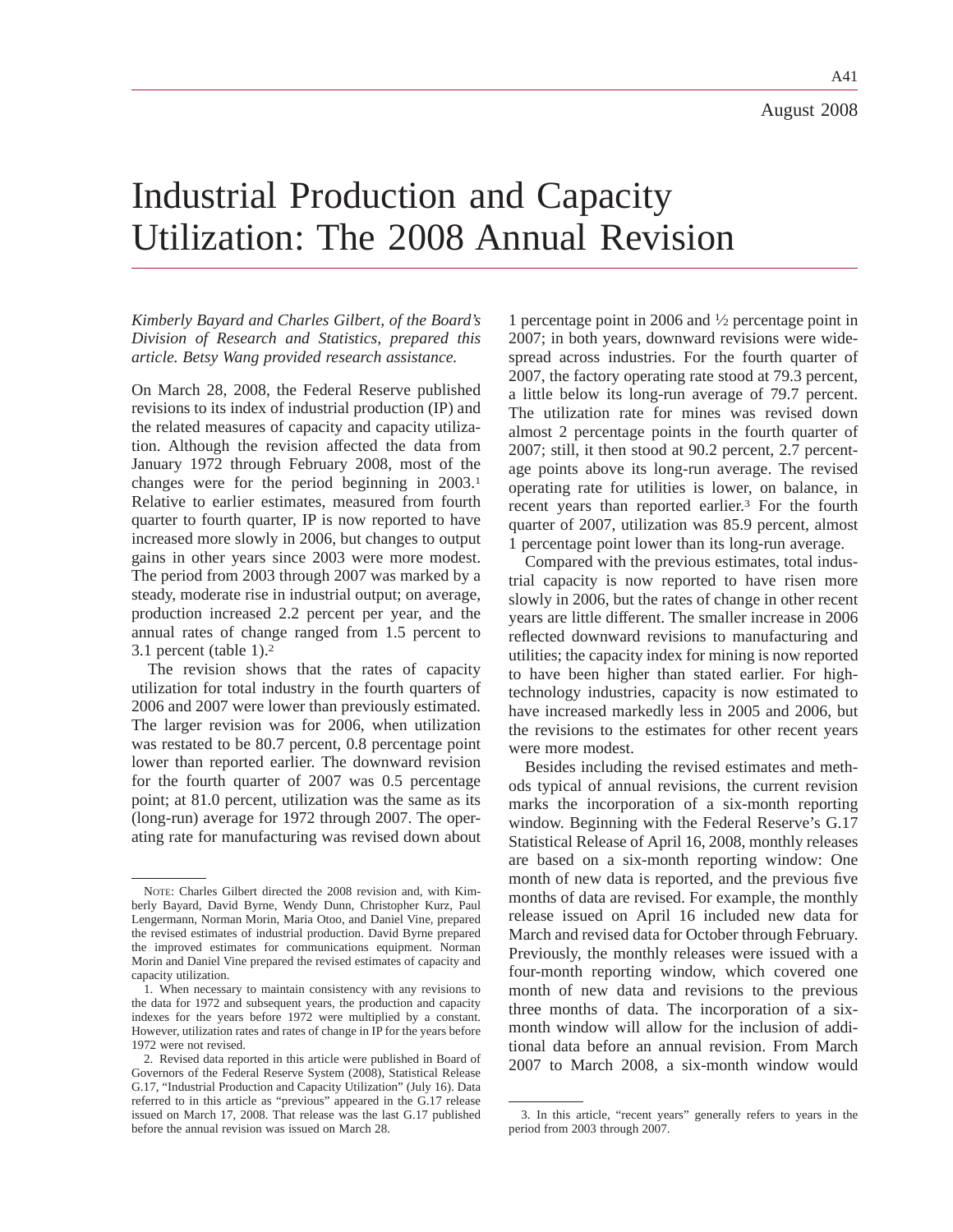1. Revised rates of change in industrial production and capacity, revised rates of capacity utilization, and the difference between revised and previously reported rates, 2003–07

| Item                                                                                  | MEMO:<br>2006       |                      |                          |                                | Revised rate<br>(percent) |                        |                      |                         |                                  | Difference between rates<br>(revised minus previous, percentage points) |                             |                           |                        |
|---------------------------------------------------------------------------------------|---------------------|----------------------|--------------------------|--------------------------------|---------------------------|------------------------|----------------------|-------------------------|----------------------------------|-------------------------------------------------------------------------|-----------------------------|---------------------------|------------------------|
|                                                                                       | pro-<br>portion     | $2003 - 07$<br>avg.  | 2003                     | 2004                           | 2005                      | 2006                   | 2007                 | 2003-07<br>avg.         | 2003                             | 2004                                                                    | 2005                        | 2006                      | 2007                   |
| Production<br>Total index<br>Manufacturing<br>Excluding selected high-tech            | 100.0<br>79.2       | 2.2<br>2.5           | 1.5<br>1.7               | 3.1<br>3.7                     | 2.6<br>3.7                | 1.7<br>1.1             | 2.1<br>2.3           | $-.3$<br>$-.3$          | $\cdot$ 4<br>.4                  | $\frac{.1}{.2}$                                                         | $-.6$<br>$-.7$              | $-1.8$<br>$-2.2$          | .4<br>.6               |
| industries <sup>1</sup><br>Selected high-tech industries<br>Mining and utilities      | 74.7<br>4.6<br>20.8 | 1.4<br>19.1<br>1.0   | $\cdot$ .2<br>23.8<br>.7 | 3.3<br>9.4<br>6.6              | 2.5<br>22.4<br>$-1.6$     | $\cdot$<br>17.3<br>3.9 | 1.1<br>22.3<br>1.6   | $-.3$<br>$-.4$<br>$-.1$ | .0<br>6.7<br>$\cdot$             | $\cdot$ 3<br>$-1.0$<br>$-.1$                                            | $-.4$<br>$-5.7$<br>$\Omega$ | $-1.9$<br>$-7.3$<br>$-.1$ | .3<br>5.5<br>$-.5$     |
| Capacity<br>Total index<br>Manufacturing<br>Excluding selected high-tech              | 100.0<br>80.9       | .7<br>.9             | $-.6$<br>$-.6$           | $\frac{.2}{.2}$                | .8<br>1.4                 | 1.3<br>1.4             | 1.8<br>2.0           | $-.2$<br>$-.3$          | $\frac{.3}{.3}$                  | $\stackrel{.0}{_{.1}}$                                                  | $-2$<br>$-3$                | $-1.1$<br>$-1.3$          | .0<br>$-.2$            |
| industries <sup>1</sup><br>.<br>Selected high-tech industries<br>Mining and utilities | 75.7<br>5.1<br>19.1 | .3<br>10.9<br>.9     | $-.7$<br>4.2<br>1.4      | $-.2$<br>5.5<br>$\overline{8}$ | .7<br>13.1<br>$-.4$       | .8<br>10.3<br>1.1      | .8<br>21.4<br>1.5    | $-.1$<br>$-1.7$         | $\cdot$<br>2.8<br>.4             | .0<br>1.2                                                               | $\cdot$<br>$-5.2$<br>.5     | $-.6$<br>$-9.3$           | $-.2$<br>1.9<br>.4     |
| Capacity utilization<br>Total index.<br>Manufacturing<br>Excluding selected high-tech | 100.0<br>80.9       | 79.6<br>78.0         | 76.8<br>74.8             | 79.1<br>77.5                   | 80.4<br>79.2              | 80.7<br>79.0           | 81.0<br>79.3         | $-.3$<br>$-.4$          | $\Omega$ .<br>$-.2$              | .0<br>$-.1$                                                             | $-.2$<br>$-.3$              | $-.8$<br>$-1.1$           | $-.5$<br>$-.5$         |
| $industries1$<br>Selected high-tech industries<br>Mining and utilities                | 75.7<br>5.1<br>19.1 | 78.2<br>74.3<br>87.0 | 75.5<br>67.1<br>86.9     | 78.1<br>69.5<br>86.7           | 79.5<br>75.2<br>85.6      | 79.0<br>80.0<br>87.9   | 79.2<br>79.9<br>88.1 | $-.6$<br>.0             | $-.2$<br>$\cdot$ 3<br>$\Omega$ . | .0<br>$-1.2$<br>$\overline{3}$                                          | $-.3$<br>$-1.3$<br>$-.2$    | $-1.4$<br>.3<br>$\Omega$  | $-1.0$<br>2.0<br>$-.6$ |

NOTE: For production and capacity, the revised rates of change are from the fourth quarter of the previous year to the fourth quarter of the year indicated; the differences between revised and previously reported production are also calculated from Q4-to-Q4 rates.

Capacity utilization rates are for the fourth quarter of the year indicated; differences between revised and previously reported capacity utilization are also calculated from Q4 rates.

1. Manufacturing excluding semiconductors and related electronic components, computers and peripheral equipment, and communications equipment.

have allowed an additional 3 percent to 4 percent of IP to reflect primary source data that otherwise would have been incorporated only at the time of an annual revision.4 The longer reporting window will cause the latest month of data shown for a few indexes in the supplement to the G.17 release to be as many as five months earlier than the latest value for aggregate IP; the monthly values for detailed production indexes are not shown until the underlying data are available or the reporting window is closed. For the 12 months preceding the publication of the 2008 annual revision, the data issued for only one or two of the published indexes would have been affected by this change.

The updated measures of production incorporate several newly available sources of data. The primary source is the U.S. Census Bureau's 2006 Annual Survey of Manufactures (ASM), which shows a lower annual level of output than previously estimated. The revision also incorporates other new source data from the Census Bureau, including manufacturing data from selected 2006 Current Industrial Reports and annual data on the publishing industry from the Services Annual Survey. Updated price deflators from the Bureau of Economic Analysis are used in the construction of the revised production estimates. In addition, new annual data on mineral extraction for 2005 and 2006 from the U.S. Geological Survey are used. Finally, the new monthly production estimates also reflect the incorporation of updated seasonal factors and monthly source data that became available (or were revised) after the closing of the reporting window.

The revised capacity utilization rates incorporate the results from the Census Bureau's 2006 Survey of Plant Capacity for the fourth quarter of that year. Moreover, the revisions to the capacity indexes and capacity utilization rates reflect the revised production indexes and newly available data on industrial capacity from the U.S. Geological Survey, the Energy Information Administration of the U.S. Department of Energy, and a number of private organizations.

## *RESULTS OF THE REVISION*

As revised, total IP for the fourth quarter of 2007 was 112.2 percent of output in 2002, and capacity stood at 138.5 percent of output in 2002. Both indexes are lower than reported previously. The capacity utiliza-

<sup>4.</sup> Some IP indexes are estimated from secondary source data until primary source data become available.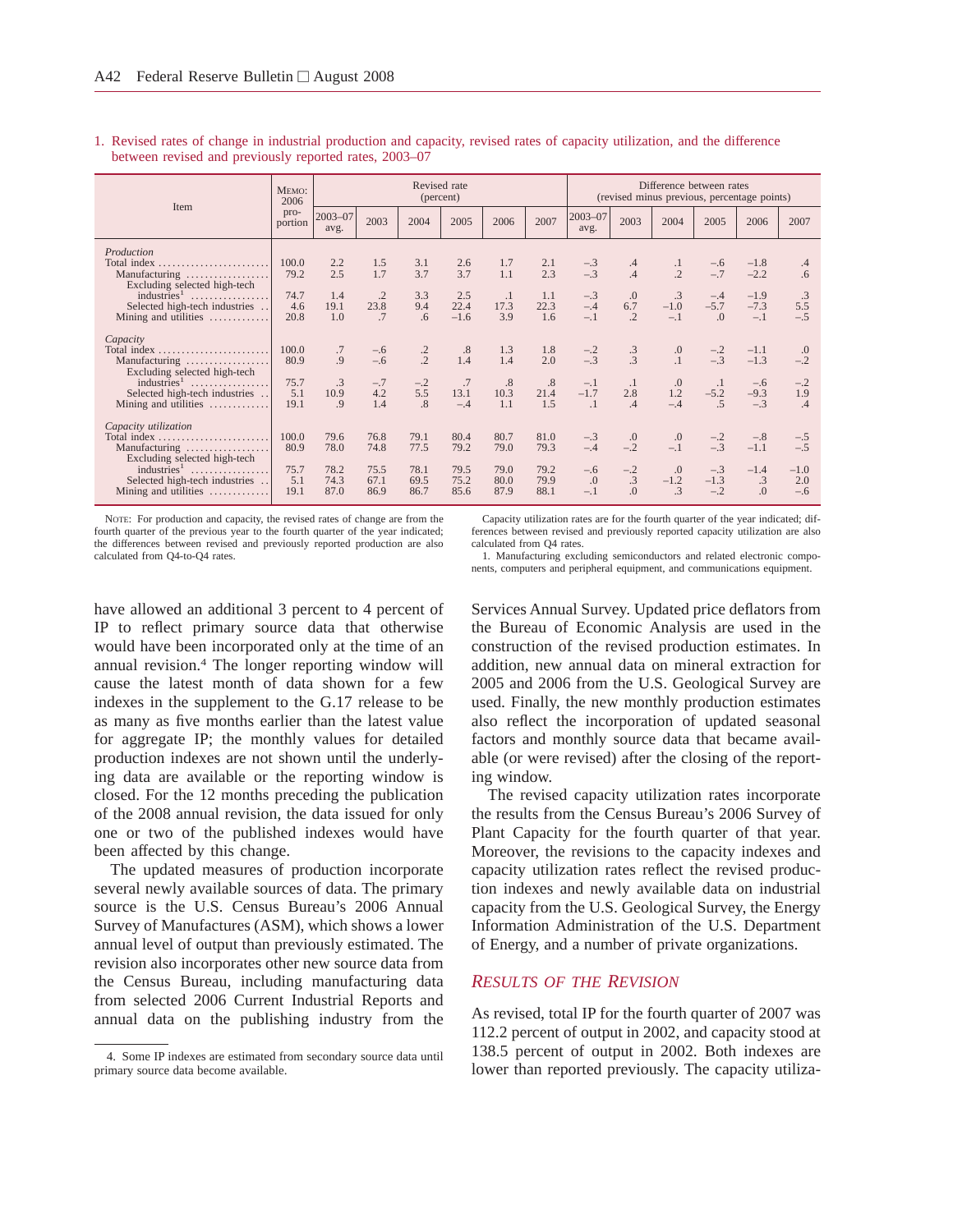

#### 1. Industrial production, capacity, and capacity utilization: Total industry, January 1999–June 2008

NOTE: Here and in the following figures, the shaded areas are periods of business recession as defined by the National Bureau of Economic Research

Data labeled "revised" correspond to the data in the Federal Reserve's

tion rate for total industry in the fourth quarter of 2007, at 81.0 percent, was revised down slightly. Detailed results of the revision can be found in the appendix tables.5

# *Industrial Production*

The overall contour of IP in this revision is similar to that reported previously, although the revised data show a slightly flatter trajectory since 2005 (figure 1). The total index has risen modestly each year since 2003. Relative to the previous estimates, total IP increased 1.8 percent less in 2006, but the changes to the gains were smaller in other recent years. For earlier years, the change in total IP was revised up 0.4 percent in 2003 and 0.1 percent in 2004; it was revised down 0.6 percent in 2005. For 2007, the change in total IP was revised up 0.4 percent.

#### Market Groups

The production index for final products and nonindustrial supplies follows an output path similar to



Statistical Release G.17, "Industrial Production and Capacity Utilization," published on July 16, 2008. Data labeled "previous" are those published before the March 28, 2008, annual revision.

that for total IP and has posted moderate gains in recent years (figure 2 and table A.3). Compared with the previous estimates, the advance in the index is now reported to have been 1.5 percent lower for 2006. Overall changes to the rates of increase in other years were smaller. The index rose 0.3 percent faster in 2003 and 0.4 percent slower in 2005; the revisions were even smaller in 2004 and 2007.

The rise in the output of consumer goods was revised down, on net, over the period from 2003 through 2007. The output of durable consumer goods rose in 2003, 2005, and 2007 but declined in 2004 and 2006. The rates of change are now reported to have been lower than earlier estimates for all major categories of consumer durables other than automotive products. The most notable revisions were for the home electronics industry, in which output is now reported to have risen significantly less from 2003 to 2007 than was previously stated.

The index for consumer nondurables shows moderate gains in output in each of the past several years. The index is now reported to have increased a little less, on balance, over the period from 2003 through 2007. Among consumer nondurables, the indexes for foods and tobacco, clothing, and paper products were revised down for 2005 and 2006; however, the output of chemical products is now shown to have increased at a faster pace over the same time period. For 2007, the output of clothing is now reported to have declined somewhat less than earlier reports suggested. The index for consumer energy products is now reported to have edged down, rather than increased, in 2006, but revisions to the rates of change

<sup>5.</sup> Table A.1 shows the revised data for total IP, and table A.2 shows the revised data for capacity and capacity utilization for total industry. Tables A.3 and A.4 show the revised rates of change (fourth quarter to fourth quarter) of IP for market groups, industry groups, special aggregates, and selected detail for the years 2003 through 2007. Table A.5 shows the revised rates of change of annual IP indexes for market and industry groups for the years 2003 through 2007. Tables A.6 and A.7 show the revised figures for capacity and capacity utilization. Table A.8 shows the annual proportions of market groups and industry groups in total IP. Tables A.3, A.4, A.5, and A.6 also show the difference between the revised and previous rates of change. Table A.7 shows the difference between the revised and previous rates of capacity utilization for the final quarter of the year.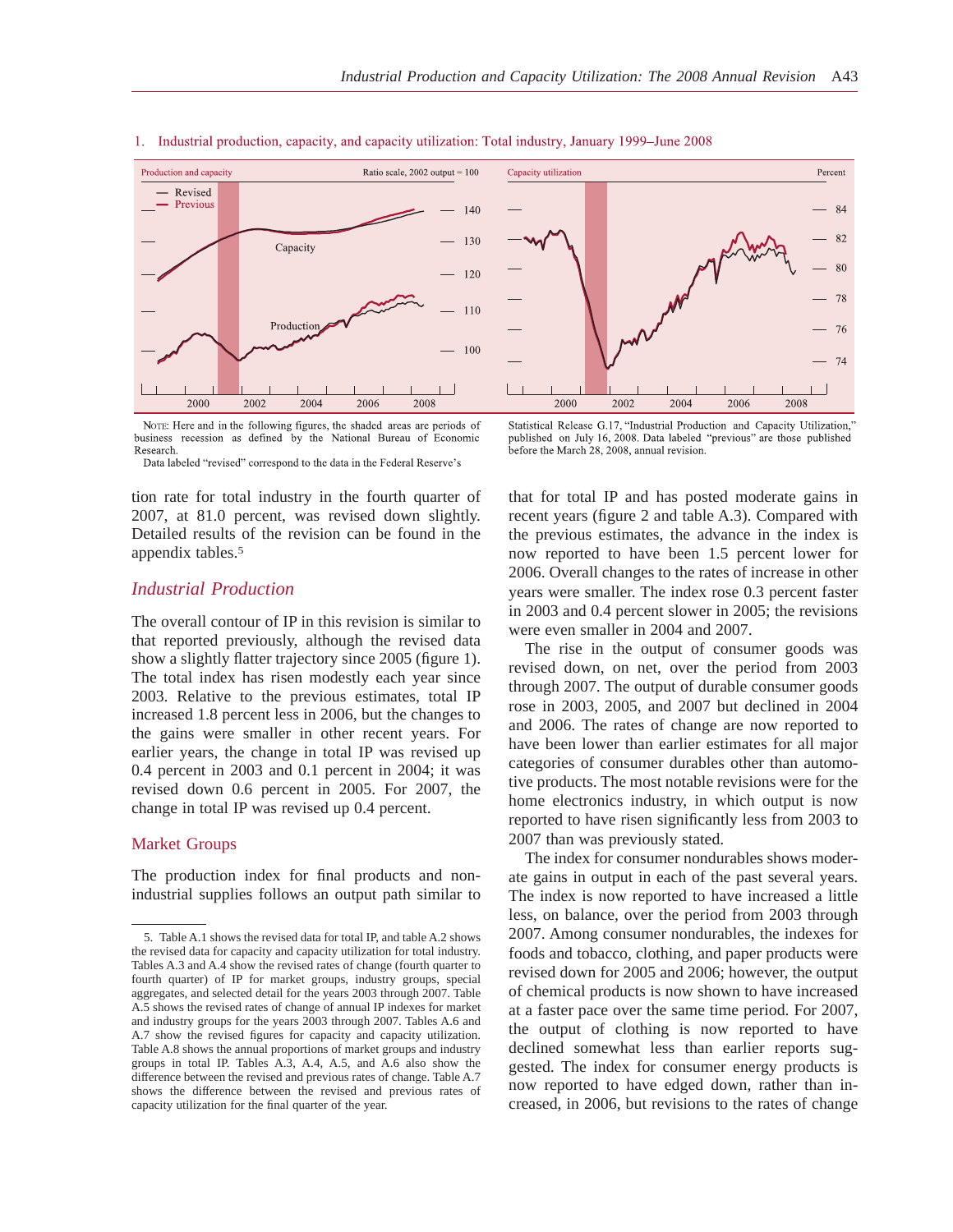

#### 2. Industrial production: Market groups, January 1989–June 2008

for other years are fairly small. The path of consumer energy shows a decline in 2003, moderate gains in 2004 and 2005, a small dip in 2006, and another rise in 2007.

The production of business equipment has increased solidly since 2004; however, relative to previously published estimates, the revised index rose more slowly in 2005, 2006, and 2007. For transit equipment, the revised data show declines in output in 2003 and 2007 and smaller gains in 2005 and 2006 than were reported earlier. The production index for information processing equipment is now shown to have risen notably more rapidly in 2003 and 2006 than in previous reports.

In contrast to earlier estimates, the production of defense and space equipment is now estimated to have fallen in 2006 and to have risen in 2007.

The output of construction supplies posted solid gains in 2004 and 2005 but fell back in 2006 and 2007; relative to earlier estimates, the rates of change in recent years are generally lower. Although the production of business supplies edged down in 2006, it increased moderately in all other years since 2003; the rates of change for output in 2005 and 2006 are now reported to have been weaker than previously stated.

The production of materials has increased moderately in recent years since 2003. As revised, the index for materials is now estimated to have expanded more rapidly in 2003, 2004, and 2007 and more slowly in 2005 and 2006. In particular, output gains for both durable and nondurable materials were markedly less in 2006 than stated earlier, although the rates of change for both categories are now reported to have been somewhat higher in 2007. Among durable materials, the downward revisions to the output index for equipment parts in 2005 and 2006 tempered the outsized gains in those years to render them more in line with the strong gains in other recent years. On balance, revisions to nondurable materials were small over the period from 2003 through 2007, as upward revisions to chemicals in every year except 2003 were about offset by net downward revisions to textiles and paper. In recent years, the output of textiles has trended down (sharply, in some years), the output of paper has been generally flat, and the output of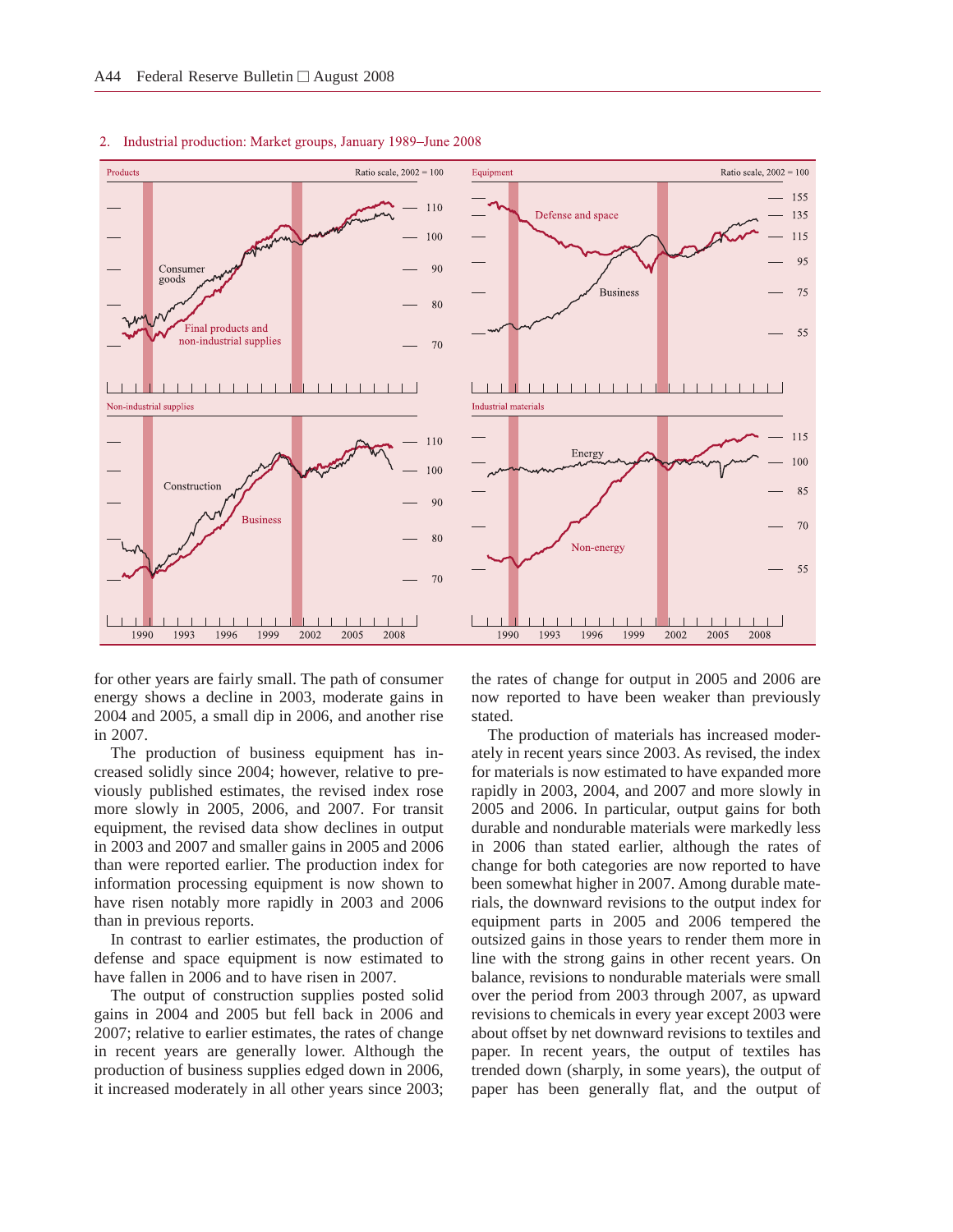chemicals has risen. The index for energy materials is now shown to have been slightly weaker, on net, from 2003 through 2007.

### Industry Groups

Manufacturing production has expanded in each year since 2003 (figure 3), albeit at a somewhat slower rate, on balance, than initially reported (table A.3).<sup>6</sup> Across all manufacturing industries, the largest downward revisions generally occurred for 2006, the year that marks the incorporation of the most recent ASM data.

For durable goods industries as a whole, output has risen solidly in recent years, although these gains especially in 2006—have been moderated by the recent revision. The overall rise in the production of durable goods has been bolstered by the continued rapid expansion of the computer and electronic products industry and by recent high rates of increase for aerospace and miscellaneous transportation equipment.

The revisions to the changes in output of most durable goods industries were relatively modest in 2003 and 2004; two notable exceptions include upward revisions of 4.3 percentage points in 2003 for computer and electronic products and of 1.4 percentage points in 2004 for aerospace and miscellaneous transportation equipment. Relative to previous reports, changes in the output indexes are now stated to be lower in 2005 and 2006 for nonmetallic mineral products; computer and electronic products; electrical equipment, appliances, and components; motor vehicles and parts; aerospace and miscellaneous transportation equipment; and miscellaneous manufacturing. The rates of change for the production indexes for most durable goods industries in 2007 are now higher than in earlier reports.

The estimates for selected high-technology industries posted sizable revisions over the period from 2003 through 2007 and warrant special mention (figure 4 and table A.4). Overall, output in the hightechnology sector is still reported to have increased rapidly in recent years, and all major components—





NOTE: For definition of manufacturing, refer to text note 6.

The selected high-technology industries are semiconductors and related electronic components (NAICS 334412-9), computers and peripheral equipment (NAICS 3341), and communications equipment (NAICS 3342).

computers and peripheral equipment, communications equipment, and semiconductors and related electronic components—have registered gains each year since 2003. However, relative to earlier estimates, production for the high-technology aggregate is now reported to have risen less sharply in 2004, 2005, and 2006 and to have increased more rapidly in 2003 and 2007.

Among the major high-technology components, increases in the index for computers and peripheral equipment were revised down in 2004, 2005, and 2007 but were revised up in 2003 and 2006. The average gain over the period from 2003 through 2007 for computers and peripheral equipment is about 15 percent, slightly lower than shown earlier; the smallest annual increase over this period was 1.6 percent in 2004, but that was followed by a gain of 28.8 percent in 2005. The output of communications equipment is now reported to have expanded less rapidly in 2004 but more rapidly in other recent years. Except for 2004, the index for communications equip-

<sup>6.</sup> In the IP index, manufacturing comprises the following categories in the North American Industry Classification System (NAICS): manufacturing (NAICS sectors 31–33), the logging industry (NAICS 1133), and the publishing industry (NAICS 5111), which includes publishers of newspapers, periodicals, books, and directories. Under NAICS, logging and publishing are classified within agriculture and information, respectively; however, historically they were considered manufacturing industries and were classified as such under the Standard Industrial Classification (SIC) system. In December 2002, the Federal Reserve reclassified all output indexes from the SIC system to NAICS.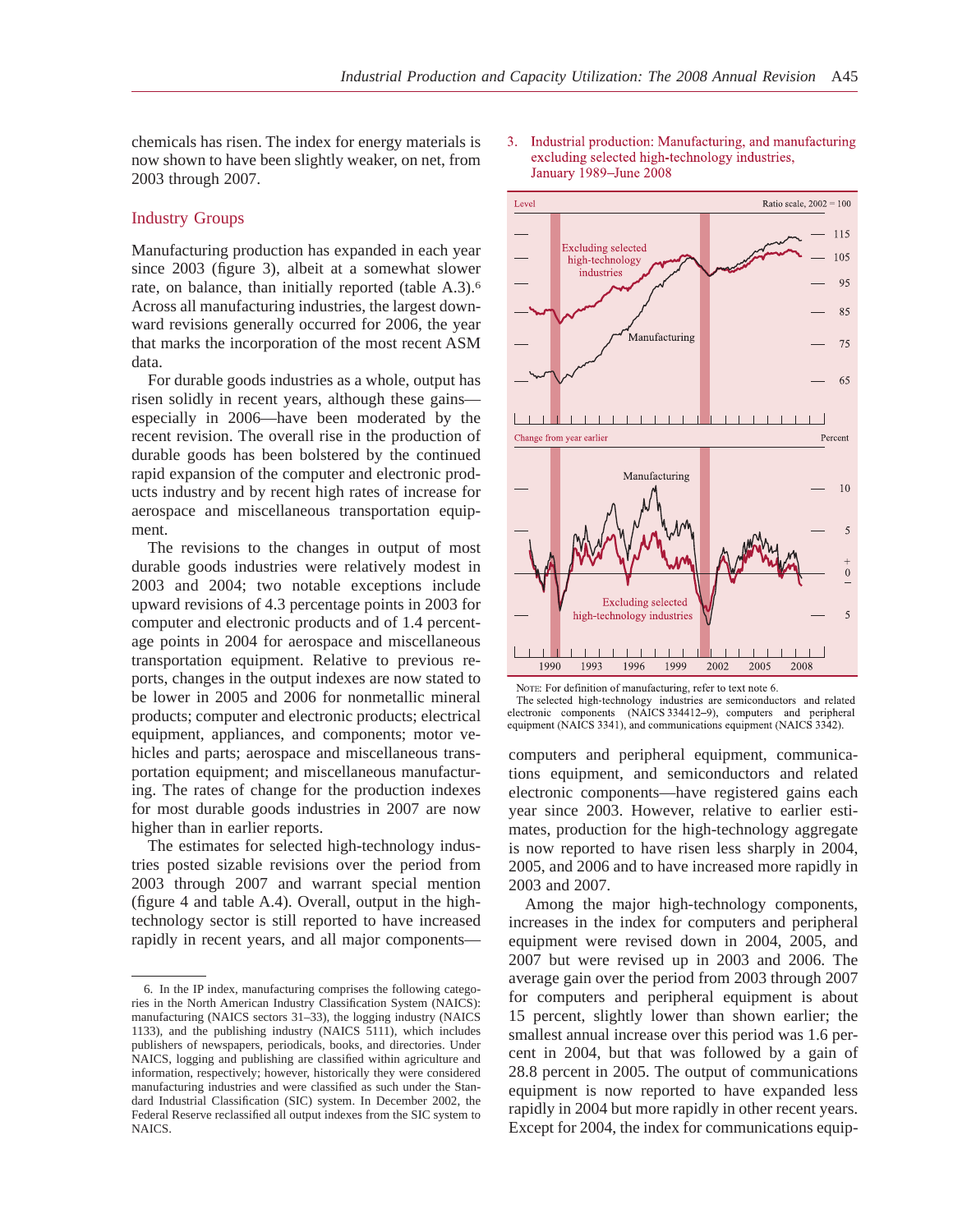

#### 4. Industrial production: Selected high-technology industries, January 1998-June 2008

NOTE: For the NAICS categories of these industries, refer to the note to figure 3.

ment has posted solid annual gains in every year since 2003. The production of semiconductors and related electronic components has risen robustly in each of the past five years; however, the rate of increase is now reported to have been lower in 2005, and particularly in 2006, than estimated previously.

Production in nondurable manufacturing industries has advanced in every year since 2003 but at a more modest pace than the output of durables. The largest gain in nondurable output occurred in 2004. Within nondurable goods, the indexes for food, beverage, and tobacco products; petroleum and coal products; and chemicals have generally provided support to the output gains for the aggregate in recent years. In contrast, the indexes for textile and product mills, apparel and leather, and paper have generally fallen over the period.

For most recent years, the change in output in the nondurable goods sector was similar to previous estimates, except in 2006, when it rose about 1 percentage point less than reported earlier. Relative to earlier reports, the current revision found noticeably lower rates of change in 2005 and 2006 in food, beverage, and tobacco products; textile and product mills; apparel and leather; printing and support; and plastics and rubber products. In contrast, the output of chemicals is now reported to have declined less in 2005, and to have risen more in 2006, than indicated earlier.

The revision lowered the rates of change in the output index for the publishing and logging industries about 1 percentage point per year, on average, from 2003 through 2007; the IP index continues to include these two industries under manufacturing, although they are classified elsewhere under NAICS. The revised output index for this group is now reported to have declined in every year since 2003 except 2004. The drop in 2006 was especially large.

The revised index for mining is relatively little changed from previous estimates. Output is still reported to have risen in 2003, to have fallen back in 2004, to have dropped more sharply in 2005, and then to have increased rapidly in 2006. The output gain in 2007 is more modest than in previous reports. For utilities, the revised output estimates are, in general, very similar to those reported earlier. The main exception is a downward revision of about 1 percentage point to the change in the index in 2006.

### *Capacity*

Total industrial capacity is now estimated to have risen at an average annual rate of 3⁄4 percent over the period from 2003 through 2007, 1⁄4 percentage point more slowly than previously stated. By far, the most significant revision to industrial capacity was for 2006; capacity is now stated to have risen 1.1 percentage points more slowly than estimated earlier (table A.6). Relative to previous reports, total industrial capacity is now estimated to have declined a little less in 2003, to have risen more moderately in 2005, and to have been little changed in 2004 and 2007. The contour of manufacturing capacity and the revisions to that contour are similar to those for total industry. Manufacturing capacity is now shown to have expanded at an average annual rate of about 1 percent over the period from 2003 through 2007, 1⁄4 percentage point less than estimated earlier.

Within manufacturing, capacity for durable goods manufacturers increased modestly in 2003 and 2004 but rose more quickly in the subsequent years; however, the recent gains were tempered somewhat in the current revision. Relative to earlier estimates, the capacity index for nondurable goods is now reported to have fallen less in 2003 and 2004, to have increased more in 2005, and to have risen less in 2006 and 2007. Capacity for the logging and publishing industries fell from 2003 through 2005 but has risen since then; on balance, the rates of change are lower as a result of the revision.

For selected high-technology industries, aggregate capacity has increased substantially in recent years, especially since 2005. Relative to earlier estimates, high-technology capacity rose less quickly in 2005 and 2006 but increased somewhat more rapidly in other recent years. Excluding high-technology industries, manufacturing capacity advanced less in 2006 and 2007 than previously reported; revisions to the changes for earlier years were minor.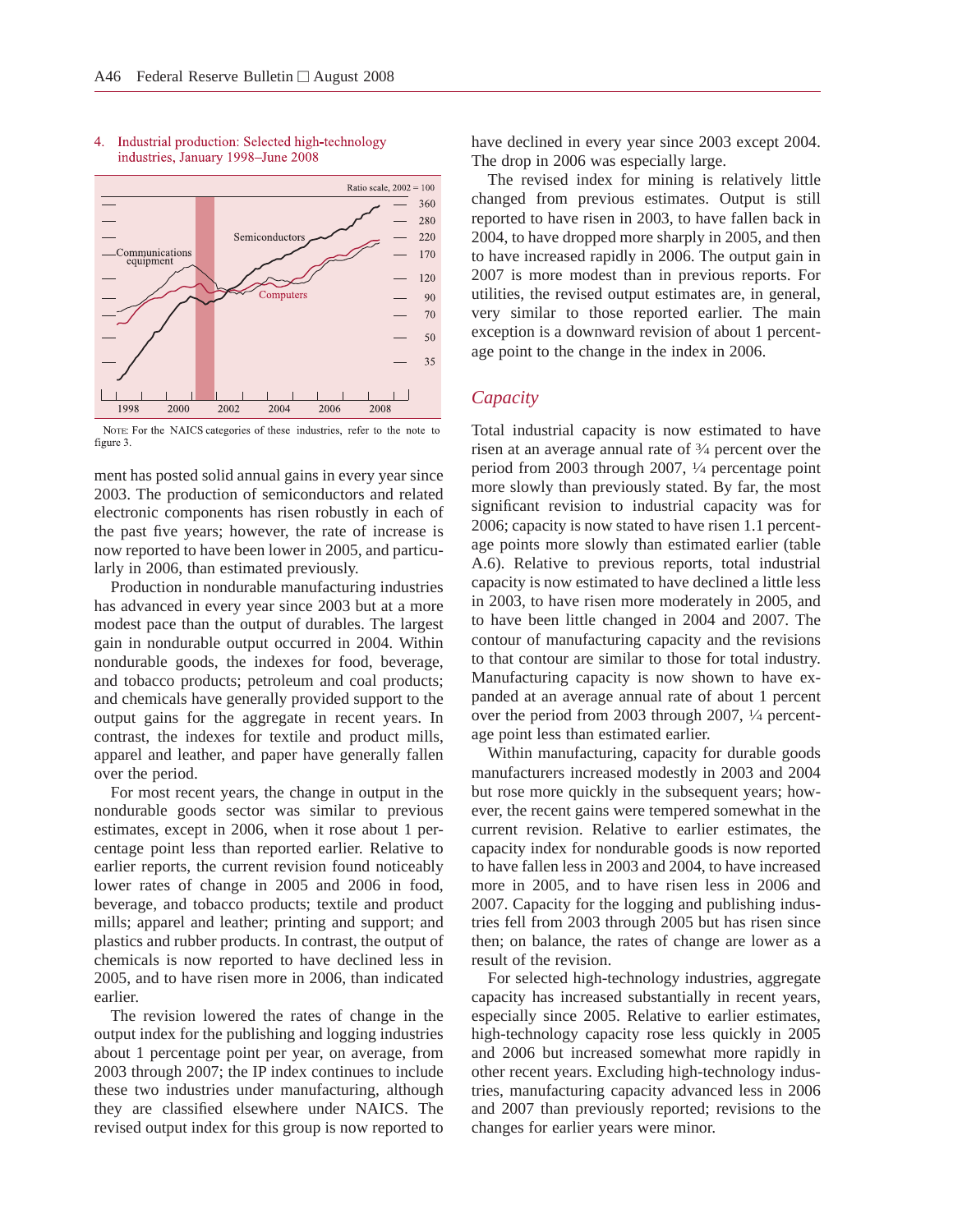Capacity at mines is still estimated to have contracted from 2003 to 2005 and to have expanded since then. The gains in 2006 and 2007 are now reported to have been stronger than previously published. Capacity at electric and gas utilities has risen each year since 2003. The current estimates show a noticeably slower gain in 2006 than was reported earlier; revisions to the estimates for other years since 2003 were smaller.

By stage of processing, capacity in the crude stage is now reported to have risen more in 2006 and 2007 than previously shown; on net, revisions to earlier years were small. Capacity at the primary and semifinished stages rose less in 2006 than stated earlier. Relative to previous estimates, increases in the index for finished goods processors were revised down, on net, over the period from 2003 through 2007.

# *Capacity Utilization*

For the past few years, the capacity utilization rate for total industry has remained near its long-run average of 81.0 percent (table A.7). On balance, the utilization rates for the 2005–07 period are lower than reported earlier, while those for earlier years are little changed. For the fourth quarter of 2007, total utilization stood at its average for 1972 through 2007 and was 0.5 percentage point lower than reported earlier. The utilization rate for total industry was revised down 0.8 percentage point for the fourth quarter of 2006, but the revision was smaller for 2005.

The capacity utilization rate for manufacturing is also now estimated to have been close to its long-run average in recent years. Relative to earlier reports, the factory operating rate was revised down in 2005, 2006, and 2007 and was little changed in 2004. For almost all major categories of manufacturing industries over the period from 2005 through 2007, utilization is now reported to have been lower than stated earlier, and downward revisions were particularly noticeable for 2006.

Among durable goods industries, some of the largest downward revisions to utilization over the period from 2005 through 2007 were for primary metals; electrical equipment, appliances, and components; motor vehicles and parts; aerospace and miscellaneous transportation equipment; and miscellaneous manufacturing. The durable goods industries that recorded the largest upward revisions since 2005 were wood products and computer and electronic products. For 2007, upward revisions to the utilization rate for computer and electronic products offset some of the downward revisions to the utilization rates for other durable goods industries.

Among nondurable goods industries, only chemicals registered higher rates of utilization since 2006 than previously reported; for all other categories, operating rates are now reported to have been lower than stated earlier. Capacity utilization in the other manufacturing industries (logging and publishing) was revised sharply downward for 2006 and 2007; utilization in the fourth quarter of 2007 was 79.2 percent, 5.3 percentage points lower than its long-run average.

The operating rate for the selected high-technology category rose steadily from 2004 to 2006 but edged down in 2007 (figures 5 and 6). Relative to earlier estimates, capacity utilization is now reported to have been lower in 2004 and 2005 but higher in 2006 and 2007. In the fourth quarter of 2007, the utilization rate was about 10 percentage points higher than it was in the fourth quarter of 2004, but at 79.9 percent, it was less than 2 percentage points above its long-run average. Among the selected high-technology industries for the period from 2004 through 2007, the operating rates for computers and peripheral equipment and for communications equipment are now shown to have been lower—especially for 2004, 2005, and 2007—than reported earlier. The utilization rates for semiconductors and related electronic components are now higher in each year than previously estimated.

Capacity utilization in mining was revised up for 2004 and 2005, but it was revised down slightly for 2006 and lowered more noticeably for 2007. Nevertheless, as of the fourth quarter of 2007, the utilization rate for mining stood at 90.2 percent, almost 3 percentage points higher than its long-run average. In electric and gas utilities, capacity utilization rates were revised down for 2005 through 2007.

5. Capacity utilization: Selected high-technology industries, and manufacturing excluding selected high-technology industries, January 1989-June 2008



NOTE: The high-technology industries are identified in the note to figure 3.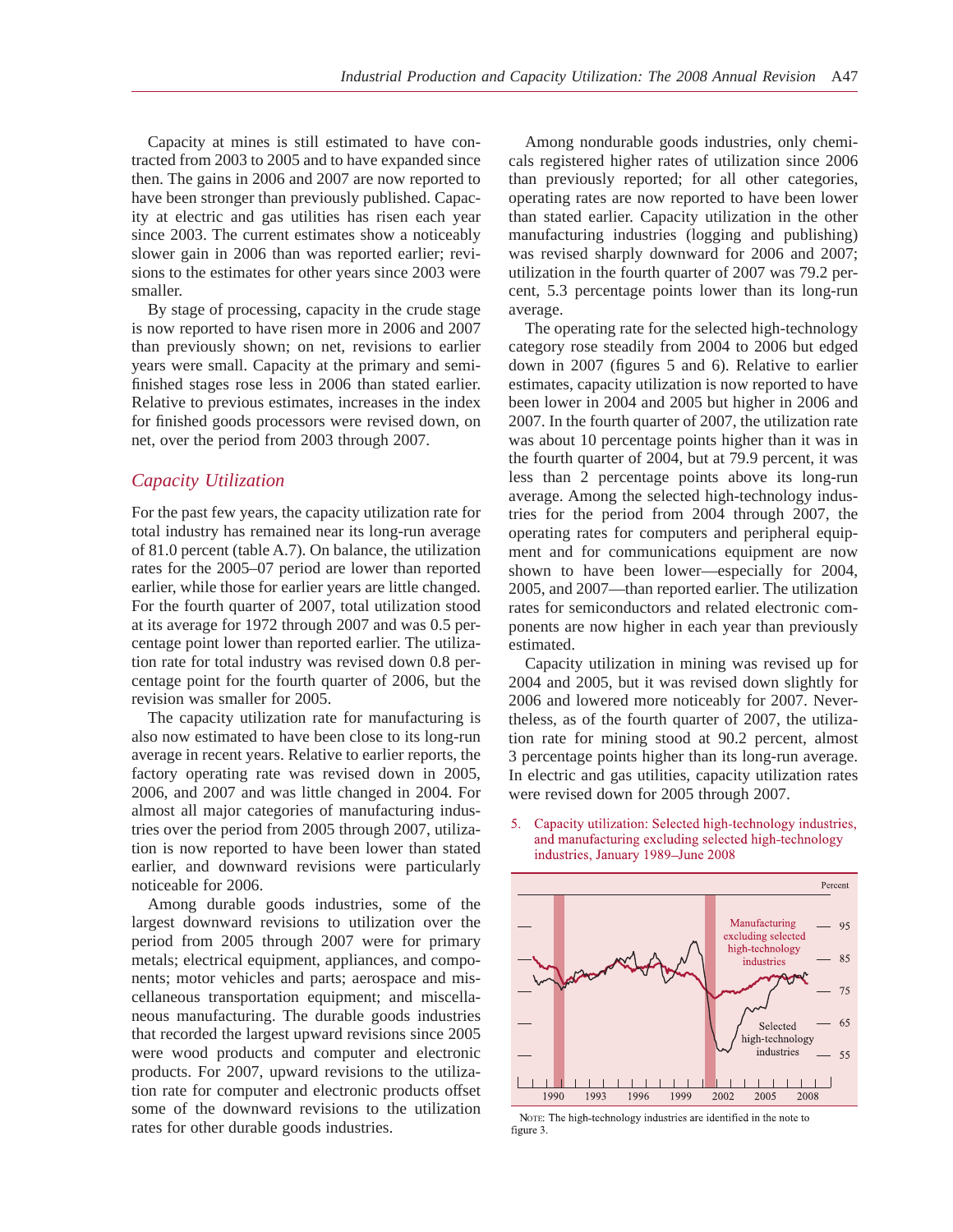

#### 6. Capacity utilization: Selected high-technology industries, January 1996–June 2008

# *TECHNICAL ASPECTS OF THE REVISION*

The benchmark indexes for manufacturing—defined for each six-digit NAICS industry as nominal gross output divided by a price index—were updated to include new as well as revised information from the 2005 and 2006 ASMs. This revision also incorporates the 2006 Survey of Plant Capacity, other annual industry reports, recent information on prices, and revised monthly source data on production, shipments, and production-worker hours.

As mentioned earlier, the benchmark indexes for most industries incorporate updated price indexes from the industry output program of the Bureau of Economic Analysis. However, the price indexes for pharmaceuticals (NAICS 325412), semiconductors (NAICS 334413), and most components of communications equipment (NAICS 3342) are constructed by the Federal Reserve from alternative sources.

As in other recent years, the 2006 ASM did not provide data for all six-digit NAICS industries but combined some of them into higher-level industry aggregates. To maintain benchmark references that were consistent over time, the Federal Reserve used detailed information from the 2002 Census of Manufactures to impute estimates of gross output for those industries no longer reported separately.

# *Changes to Individual Production Series*

With this revision, the monthly production indicators for some series have changed, and some new series have been created.

#### High-Technology Goods

#### *Communications equipment*

Over the past several years, the Federal Reserve has regularly modified the IP index for the communications equipment industry to keep pace with the rapid technological change within the industry. Previous *Bulletin* articles have documented these changes, and the 2006 and current (2008) annual revisions have extended the Federal Reserve's earlier work.7 In particular, the two most recent revisions have (1) provided a new structure for the measurement of communications equipment products, (2) introduced new data sources that provide extensive product-level detail, (3) used the detailed product information to construct new quarterly and annual production and price indexes, and (4) published new and revised price indexes at the detailed product level.

Relative to the previous estimates, the combined effect of the 2006 and 2008 annual revisions on communications equipment is that the revised production index expanded faster over the time period from 1972 through 2000, fell less in 2001 and 2002, and has increased more slowly since then (figure 7). Much of the difference between the previous (pre-2006 revision) and current estimates is derived from recently constructed price deflators developed from product-specific data.

The enhancements introduced in the most recent annual revision include the incorporation of new production data for a variety of types of communications equipment and the development of new price indexes at both quarterly and annual frequencies for the relevant products. The communications equipment industry is now represented by IP indexes for six product groups: data networking equipment; enterprise and home voice equipment; transmission, local loop, and legacy central office equipment; wireless system equipment; satellites and earth station equip-

<sup>7.</sup> Charles Gilbert and Maria Otoo (2007), "Industrial Production and Capacity Utilization: The 2006 Annual Revision," *Federal Reserve Bulletin*, vol. 93, pp. A17–A35, www.federalreserve.gov/pubs/ bulletin.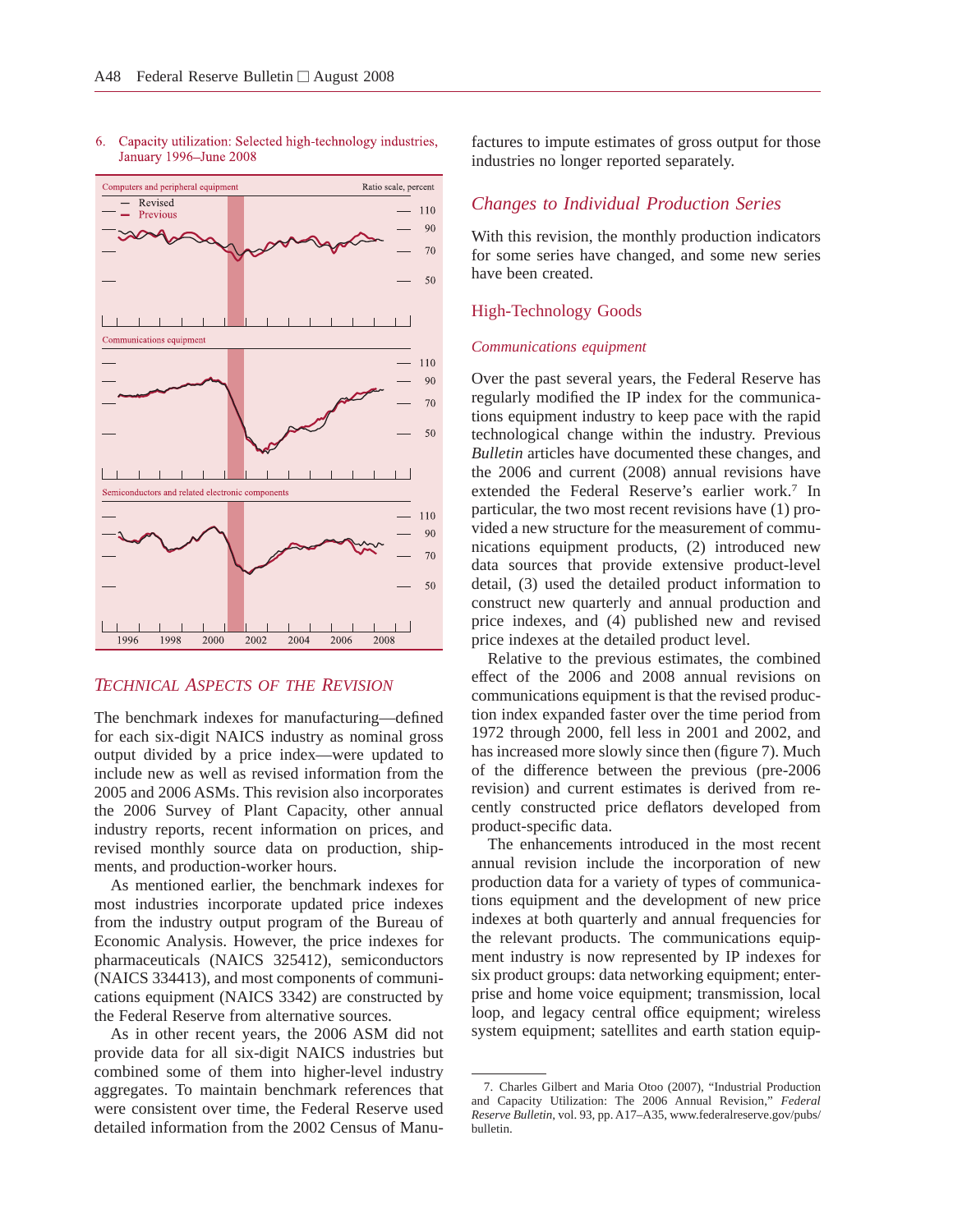

#### 7. Industrial production: Communications equipment, January 1972-June 2008

ment; and other communications equipment.8 The source data for estimating each of these indexes are described next. The newly developed price indexes for each of the six product groups are also included in this article (tables A.9 and A.10).

*Data networking equipment.* The 2006 annual revision introduced new source data for the index for data networking equipment. For the period ending in 2000, the index is based on quarterly data on U.S. domestic absorption from Gartner, an industry research group. For the period beginning in 2001, the index uses quarterly data from a different industry research group, Synergy, on U.S. domestic absorption of selected routers and switches, measured in nominal and unit terms. The quarterly matched-model price indexes are built from detailed product information available from the data sources and are aggregated to one index that covers all of data networking equipment.9 For routers, the data cover several categories

of enterprise routers and service provider routers.10 For switches, the index is aggregated from multiple product classes, grouped largely by speed.

The annual benchmark price deflator for data networking equipment incorporates additional data from Gartner on prices of wireless and security equipment that are available only on an annual basis. To construct the annual benchmark deflator, the quarterly price indexes constructed from the Synergy data on routers and switches are converted to an annual frequency and then combined with the Gartner-based price indexes on wireless and security equipment in a chained Fisher price index.

*Enterprise and home voice equipment.* The new IP index for enterprise and home voice equipment covers products such as telephones, switches, and gateways used in PBX (private branch exchange) systems. The current revision incorporates quarterly data on revenue and units of enterprise equipment; the data, from Synergy, extend from 2003. The two major subcategories of enterprise equipment are Internet Protocol telephony and traditional TDM (timedivision multiplexing) equipment; the Synergy data cover a variety of detailed products within each of these categories.

The annual benchmark price deflator for enterprise and home voice equipment combines the quarterly price indexes (converted to an annual frequency) for the enterprise equipment with data on prices of home voice equipment that are available only on an annual basis. For 1987 and subsequent years, the data on home voice equipment include information from the Telecommunications Industry Association on fax machines, answering machines, corded telephones, and cordless telephones. For 1975 to 1987, the annual price index for home voice equipment is constructed from information in the Census Bureau's Current Industrial Reports (CIR) on push-button and dial phones.

*Transmission, local loop, and legacy central offıce equipment.* Transmission equipment, local loop equipment, and legacy central office equipment provide the infrastructure necessary to support largescale telecommunications networks. Transmission equipment includes the devices used to exploit underground and undersea cables for long-haul, highcapacity signal transmission. Local loop equipment refers to the cables that run from the central office of a

<sup>8.</sup> Although the Federal Reserve constructs IP indexes for the six product types, only the aggregate index for communications equipment is published in the G.17 Statistical Release.

<sup>9.</sup> Matched-model price indexes are based on changes in the average prices of the same product in two different periods.

<sup>10.</sup> Small office/home office (SOHO) routers are omitted because they are generally not manufactured domestically. Domestic absorption reflects U.S. sales by domestic and foreign producers.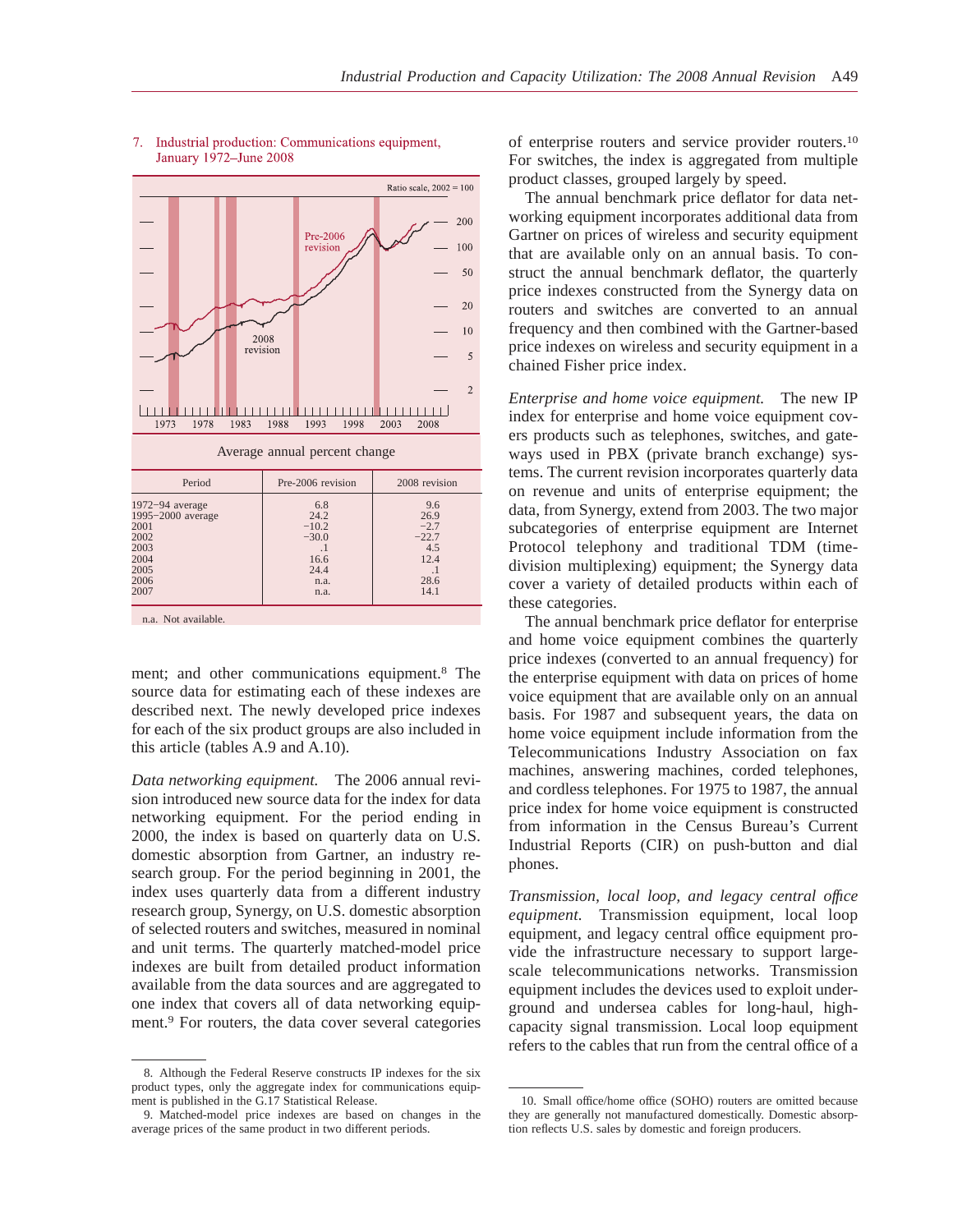telecom service provider to neighborhood homes and businesses. Legacy central office equipment historically includes the equipment that facilitates phone connections and relays speech information.

This revision incorporates quarterly data on domestic absorption of transmission equipment; the data, from the Dell'Oro Group, are for 1998 and subsequent years. For 1992 to 1997, information on transmission equipment comes from annual reports from Gartner. The Dell'Oro data provide detailed information on three main types of transmission technologies: dense wave division multiplexing, SONET (Synchronous Optical Network), and optical switching.

The benchmark price indexes add data on local loop and legacy central office equipment that are available only at an annual frequency to the quarterly data on transmission equipment. The annual price data on local loop equipment are from Gartner and cover the period from 1993 to 2004. Since 2001, production of legacy central office equipment has been negligible, but for earlier years, the data underlying the benchmark price indexes are from multiple sources. For the period from 1995 through 2001, the data are from Gartner. For earlier years, the price index is drawn from academic research in this area. For the period from 1972 through 1982, the index is derived from Flamm (1989); for the period from 1982 through 1994, it is derived from the hedonic estimates of Grimm (1997) and Currie (2005).11

*Wireless system equipment.* This revision incorporates new quarterly data from Dell'Oro on domestic absorption of wireless system equipment for 2000 and subsequent years. Such equipment (often located on towers or the sides of buildings) manages signals to and from wireless handsets. Some of the main types of equipment include base transceiver stations, base station controllers, and mobile switching centers. The data include additional detail on the technological standard for mobile transmissions, such as GSM (global system for mobile communications), TDMA (time division multiple access), CDMA (code division multiple access), and W-CDMA (wideband code division multiple access).

11. Kenneth Flamm (1989), "Technological Advance and Costs: six product-level absorption estimates to obtain Computers versus Communications," in Robert W. Crandall and Kenneth Flamm, eds., *Changing the Rules: Technological Change, International Competition, and Regulation in Communications* (Washington: Brookings Institution), pp. 13–61 and 371–410; Bruce T. Grimm (1997), "Quality-Adjusted Price Indexes for Digital Telephone Switches," memorandum, Bureau of Economic Analysis, May 20; and Kent A. Currie (2005), "Hedonic Price Indices for Digital Circuit Switching Equipment: 1980–1998," unpublished paper, SBC Services, August 7.

*Satellites and earth station equipment.* The monthly production index for satellites and earth station equipment is based on production-worker hours. The 2006 annual revision incorporated into the production indexes annual data from Futron Corporation and the *Satellite Encyclopedia* on satellite manufacturing revenues and total satellite capacity launched (proxied by transponder bandwidth).12 The index for earth stations is proxied by the index for cellular base stations.

*Other communications equipment.* The monthly index for other communications equipment is based on production-worker hours. The annual benchmark price index uses the relevant producer price indexes with product weights developed from the CIR.

## *Computers*

The index for electronic computer manufacturing (NAICS 334111) was split into six separate product class indexes, and these indexes are now based on new source data and methods. The new product-based indexes are for consumer desktop computers, consumer mobile computers, business desktop computers, business mobile computers, business servers that use x86-based central processing units (CPUs), and business servers that use CPUs other than those based on x86 architecture.13 Previously, electronic computer manufacturing comprised only two indexes: one for consumer computers and one for business computers. Although the six new product-level indexes are not published in the monthly statistical release, they are included in the broader IP aggregate for electronic computer manufacturing.

From 1995 forward, all of the product-based indexes for electronic computers are derived from quarterly data on domestic absorption from IDC, an industry research group. Data for 1994 are from Gartner, and data for earlier years are Federal Reserve Board estimates based on the CIR for computers. To construct the monthly indicator, the nominal absorption data are aggregated to the industry level and converted to industry shipments based on trade data from the Census Bureau (by adding exports and subtracting imports). The industry-level ratio of shipments to domestic absorption is applied to each of the

<sup>12.</sup> TBS Internet (2008), *The Satellite Encyclopedia* (Caen, France: TBS Internet, accessed January 23, 2008).

<sup>13.</sup> The index for consumer desktops also includes servers for consumer use. The term "x86" refers to CPUs with an instruction set that is based on the instruction set for the Intel 8086 CPU, which was introduced in 1978. These CPUs are used in most personal computers and in an increasing number of servers.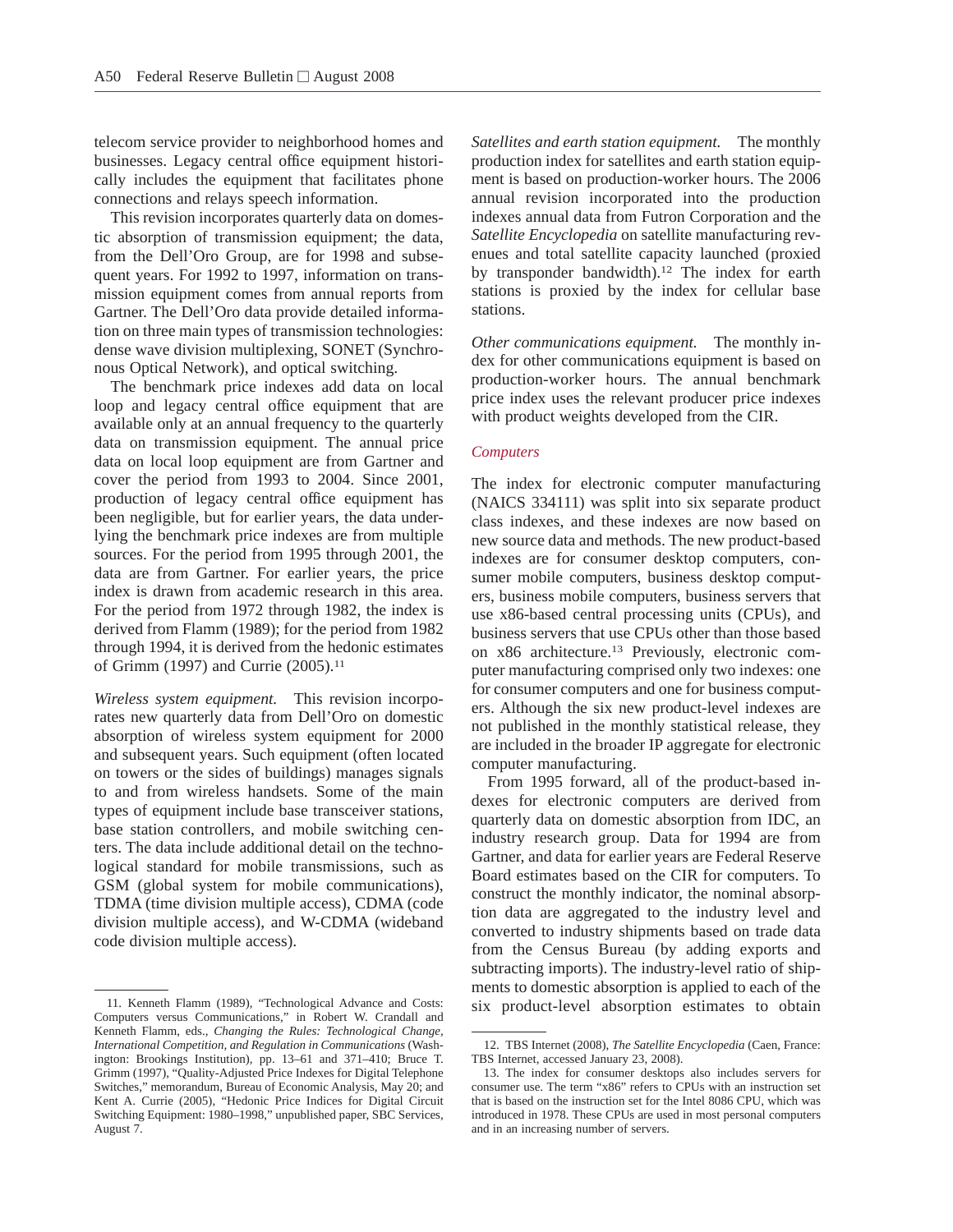product-level shipments. These shipments are then adjusted by model-based estimates of the change in product-level inventories and divided by the relevant producer price index issued by the Bureau of Labor Statistics (BLS) to compute a production index.

The estimates for the change in inventories follow a procedure introduced in the 2004 annual revision; this procedure is currently used for several other industries.14 In short, manufacturers are assumed to want to hold inventories in proportion to their expected shipments. The estimate of inventory change is computed as the sum of three components: a trend rate of stockbuilding, a portion of the adjustment to inventories that a manufacturer would need to make to reach a desired inventory level, and the effect on contemporaneous stocks of shipments deviating from expected shipments.

## *Semiconductors*

This revision introduced more detail and new price data to the MOS (metal-oxide semiconductor) memories portion of the semiconductor and related device manufacturing index (NAICS 334413). Before the current revision, all components of MOS memories were grouped in one index. To better track differential movements in specific product categories, this revision split the MOS memory index into three components: an index for DRAM (dynamic random access memory), an index for flash memory, and an index for all other MOS memories (primarily SRAM, or static random access memory). The underlying source data on nominal shipments for all memory components continue to be from the Semiconductor Industry Association (SIA). The new indexes for MOS memories are not published separately but continue to be included in the larger index for semiconductor and related device manufacturing.

The current revision incorporated quarterly data on prices from iSuppli, an industry research group, for all three categories of MOS memories. Previously, the DRAM portion of the index relied on quarterly prices from Gartner, and the non-DRAM portion used product-level producer price indexes from the BLS that have been discontinued. Monthly interpolations of the quarterly iSuppli prices are based on average sales prices from iSuppli for the DRAM index and on average sales prices from SIA for the indexes for flash and other memories.

#### Vacuum Cleaners

The index for household vacuum cleaner manufacturing (NAICS 335212) is now based on monthly data on unit shipments from the Association of Home Appliance Manufacturers (AHAM) with a modelbased inventory adjustment. Formerly, the index was based on quarterly data from the Vacuum Cleaner Manufacturers Association (VCMA). In 2003, AHAM assumed responsibility from VCMA for issuing the data. With this revision, the monthly time series was long enough to construct seasonal factors.

## *Reliability of Monthly Estimates*

The extended six-month reporting window will allow additional source data to be incorporated into IP before an annual revision. The first estimate of output for a month is preliminary and is subject to revision in each of the subsequent five months as new source data become available.

Some of the IP series that particularly benefit from the new six-month window include electric and gas utilities (NAICS 2211 and 2212), crude oil extraction (part of NAICS 211111), and tobacco manufacturing (NAICS 312221). The indexes for electric and gas utilities depend on data from the U.S. Department of Energy (DOE) that generally arrive with a threemonth lag; however, the data for earlier months tend to be revised, and these revisions often were not available in time to be incorporated into the fourmonth window. Although the aggregate data from DOE on crude oil extraction are available within the four-month window, the full complement of detailed geographic data used for specific IP series typically was not available until after the window had closed. The data on tobacco manufacturing are from the Alcohol and Tobacco Tax and Trade Bureau of the U.S. Department of the Treasury. Over the past several years, these data have been received with too great a lag to get folded into the four-month IP window; however, more recently, the timeliness has improved somewhat. The six-month window will permit these data to be incorporated in a timely manner more often.

Most of the series that rely on quarterly data benefit from the extended window. Under the four-month window, some data that are quarterly in frequency arrived too late to be fully incorporated into IP. Often, only one or two months of the quarter were open by the time the data were received. In addition, for some quarterly series such as construction paints and industrial paints (both in NAICS 325510), even when preliminary estimates were available for much or all

<sup>14.</sup> Charles Gilbert and Kimberly Bayard (2005), "Industrial Production and Capacity Utilization: The 2004 Annual Revision," *Federal Reserve Bulletin*, vol. 91 (Winter), pp. 9–25, www.federalreserve.gov/ pubs/bulletin.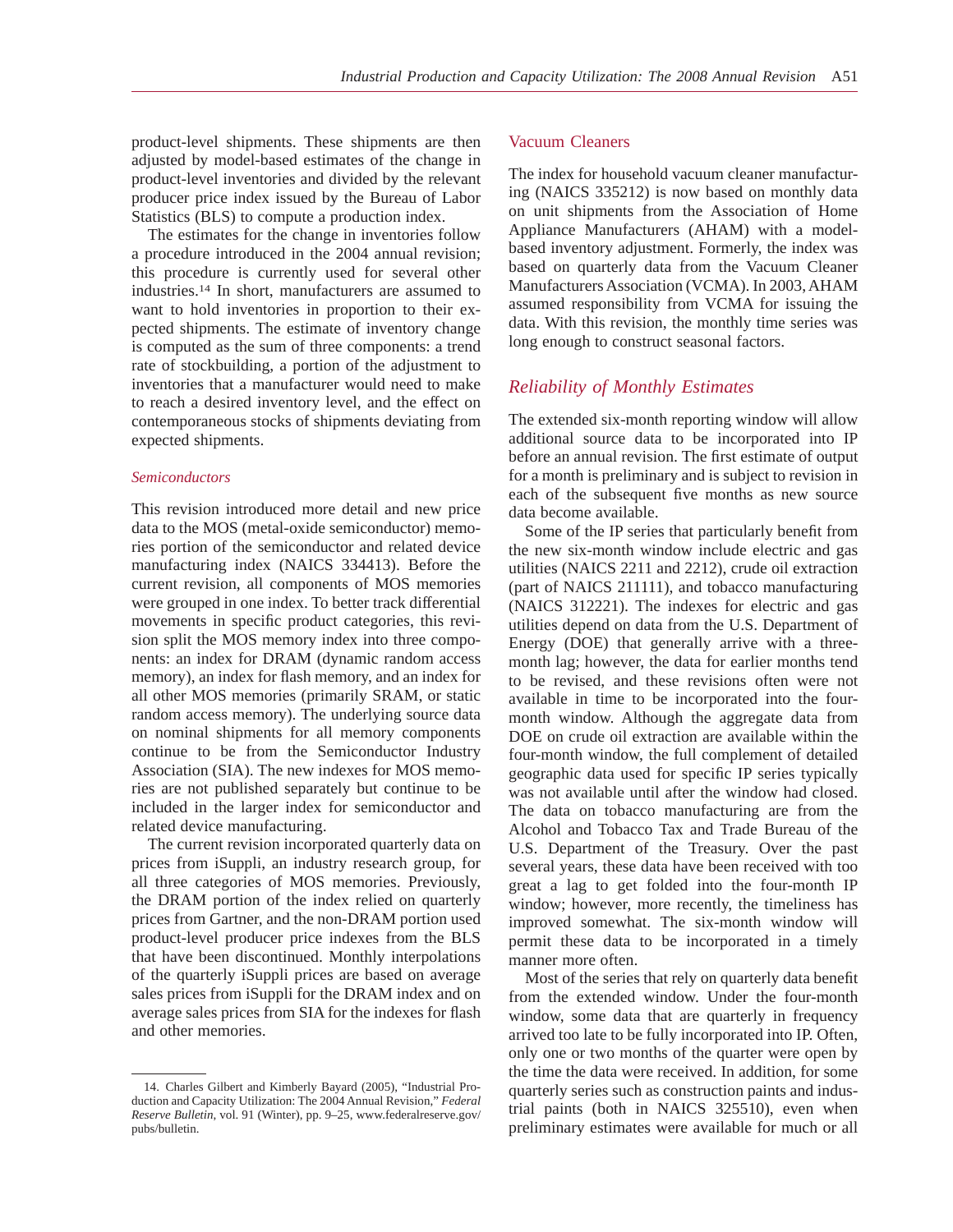## 2. Availability of monthly IP data in publication window Percent of value added in 2007

| Type of data                                                                                                      |                          |                | Month of estimate |                |
|-------------------------------------------------------------------------------------------------------------------|--------------------------|----------------|-------------------|----------------|
|                                                                                                                   | 1st                      | 2nd            | 3rd               | 4th            |
| Physical product<br>Production-worker hours<br>IP data received $\dots \dots \dots$<br>IP data estimated $\ldots$ | $^{29}_{42}$<br>70<br>30 | 42<br>42<br>84 | 56<br>98          | 56<br>42<br>98 |

of the quarter, these estimates were revised sometimes substantially—in later months, and the revisions could not be fully adopted because some or all of the relevant quarter had fallen outside the reporting window.

Table 2 shows the availability of source data during 2007 with a four-month reporting window. The sixmonth window will permit almost all of the indexes estimated in the fourth month to be calculated from source data.

# *Weights for Aggregation*

The IP index is a Fisher index. This revision used information from the ASM to obtain updated estimates of the industry value-added weights used in the aggregation of IP indexes and capacity utilization rates. The Federal Reserve derives estimates of value added for the electric and gas utility industries from annual revenue and expense data issued by other organizations. The weights for aggregation, expressed as unit value added, were estimated with the latest data on producer prices for the period after 2006. Table A.8 shows the annual value-added proportions in the IP index from 1999 through 2007.

# *Revised Monthly Data*

This revision incorporated product data that became available, or were revised, after the regular fourmonth reporting window for monthly IP was closed. These data were released with too great a lag to be included with monthly IP estimates; however, the data were available for inclusion in the annual revision.

# *Revised Seasonal Factors*

Seasonal factors for all series were reestimated with data that extend into 2007 or 2008. Factors for production-worker hours—which adjust for timing, holiday, and monthly seasonal patterns—were updated with data through January 2008 and were prorated to correspond with the seasonal factors for hours aggregated to the three-digit NAICS level. The updated factors for the product series, which include adjustments for holiday and workday patterns, used data through 2007. Seasonal factors for unit motor vehicle assemblies have been updated, and projections through December 2008 are on the Federal Reserve Board's website at www.federalreserve.gov/ releases/g17/mvsf.htm.  $\Box$ 

*Appendix tables start on page A53*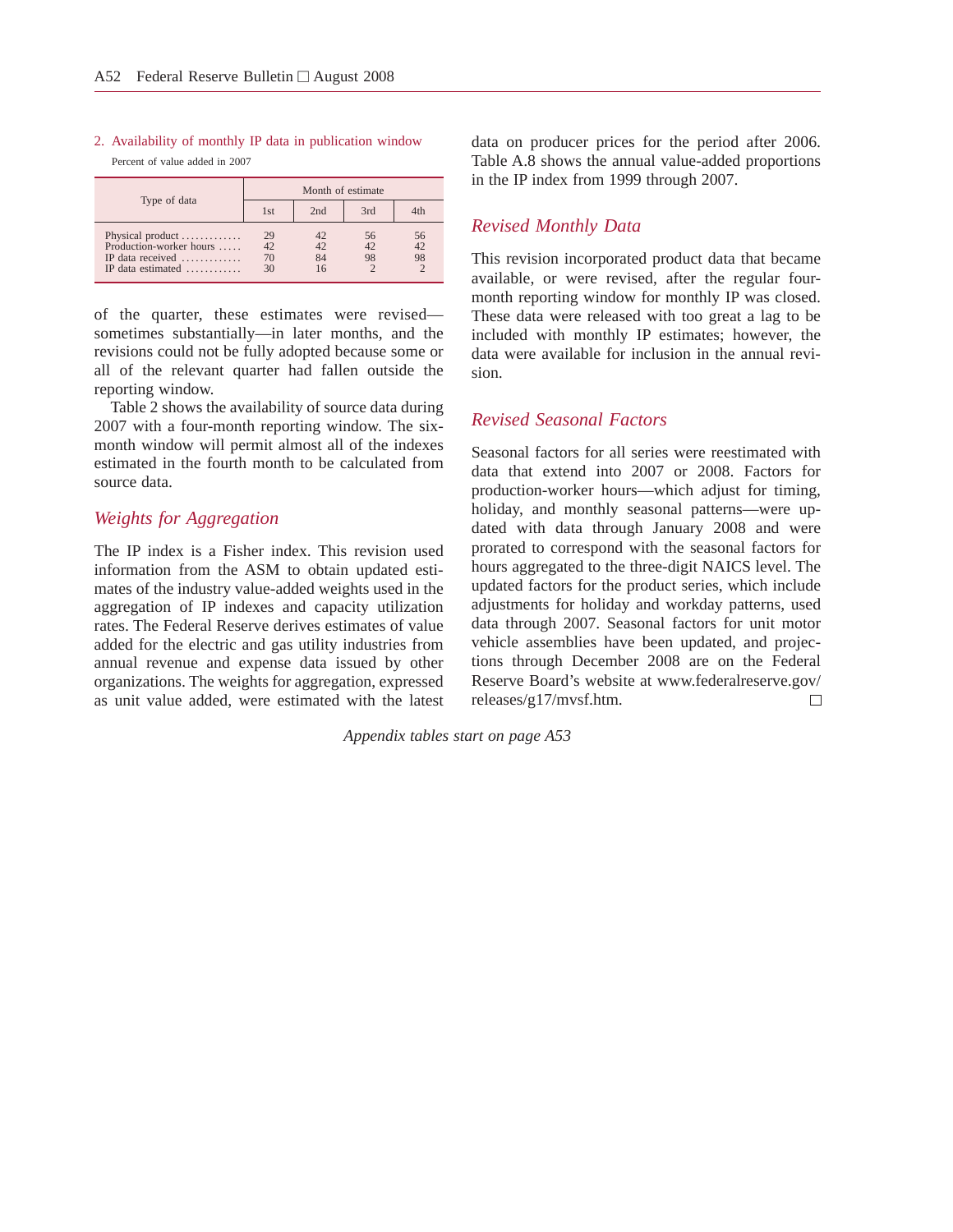#### A.1. Revised data for industrial production for total industry, 1978−2008

Seasonally adjusted data except as noted

|                                                                                                                                                                                                                                                                                                                                                        | Quarter<br>Feb.<br>Mar.<br>May<br>July<br>Nov.<br>Dec.<br>Jan.<br>Apr.<br>June<br>Aug.<br>Sept.<br>Oct.                                                                                                                                                                                       |                                                                                                                                                                                                                                                              |                                                                                                                                                                                                                                                              |                                                                                                                                                                                                                                                              |                                                                                                                                                                                                                                                                     |                                                                                                                                                                                                                                                                          |                                                                                                                                                                                                                                                     |                                                                                                                                                                                                                                                      |                                                                                                                                                                                                                                                            | Annual                                                                                                                                                                                                                                                             |                                                                                                                                                                                                                                                                |                                                                                                                                                                                                                                                      |                                                                                                                                                                                                                                                              |                                                                                                                                                                                                                                                               |                                                                                                                                                                                                                                                     |                                                                                                                                                                                                                                                      |                                                                                                                                                                                                                                                      |
|--------------------------------------------------------------------------------------------------------------------------------------------------------------------------------------------------------------------------------------------------------------------------------------------------------------------------------------------------------|-----------------------------------------------------------------------------------------------------------------------------------------------------------------------------------------------------------------------------------------------------------------------------------------------|--------------------------------------------------------------------------------------------------------------------------------------------------------------------------------------------------------------------------------------------------------------|--------------------------------------------------------------------------------------------------------------------------------------------------------------------------------------------------------------------------------------------------------------|--------------------------------------------------------------------------------------------------------------------------------------------------------------------------------------------------------------------------------------------------------------|---------------------------------------------------------------------------------------------------------------------------------------------------------------------------------------------------------------------------------------------------------------------|--------------------------------------------------------------------------------------------------------------------------------------------------------------------------------------------------------------------------------------------------------------------------|-----------------------------------------------------------------------------------------------------------------------------------------------------------------------------------------------------------------------------------------------------|------------------------------------------------------------------------------------------------------------------------------------------------------------------------------------------------------------------------------------------------------|------------------------------------------------------------------------------------------------------------------------------------------------------------------------------------------------------------------------------------------------------------|--------------------------------------------------------------------------------------------------------------------------------------------------------------------------------------------------------------------------------------------------------------------|----------------------------------------------------------------------------------------------------------------------------------------------------------------------------------------------------------------------------------------------------------------|------------------------------------------------------------------------------------------------------------------------------------------------------------------------------------------------------------------------------------------------------|--------------------------------------------------------------------------------------------------------------------------------------------------------------------------------------------------------------------------------------------------------------|---------------------------------------------------------------------------------------------------------------------------------------------------------------------------------------------------------------------------------------------------------------|-----------------------------------------------------------------------------------------------------------------------------------------------------------------------------------------------------------------------------------------------------|------------------------------------------------------------------------------------------------------------------------------------------------------------------------------------------------------------------------------------------------------|------------------------------------------------------------------------------------------------------------------------------------------------------------------------------------------------------------------------------------------------------|
| Year                                                                                                                                                                                                                                                                                                                                                   |                                                                                                                                                                                                                                                                                               |                                                                                                                                                                                                                                                              |                                                                                                                                                                                                                                                              |                                                                                                                                                                                                                                                              |                                                                                                                                                                                                                                                                     |                                                                                                                                                                                                                                                                          |                                                                                                                                                                                                                                                     |                                                                                                                                                                                                                                                      |                                                                                                                                                                                                                                                            |                                                                                                                                                                                                                                                                    |                                                                                                                                                                                                                                                                |                                                                                                                                                                                                                                                      | 1                                                                                                                                                                                                                                                            | $\overline{2}$                                                                                                                                                                                                                                                | 3                                                                                                                                                                                                                                                   | $\overline{4}$                                                                                                                                                                                                                                       | avg. <sup>1</sup>                                                                                                                                                                                                                                    |
|                                                                                                                                                                                                                                                                                                                                                        |                                                                                                                                                                                                                                                                                               |                                                                                                                                                                                                                                                              |                                                                                                                                                                                                                                                              |                                                                                                                                                                                                                                                              |                                                                                                                                                                                                                                                                     |                                                                                                                                                                                                                                                                          |                                                                                                                                                                                                                                                     | Industrial production (percent change)                                                                                                                                                                                                               |                                                                                                                                                                                                                                                            |                                                                                                                                                                                                                                                                    |                                                                                                                                                                                                                                                                |                                                                                                                                                                                                                                                      |                                                                                                                                                                                                                                                              |                                                                                                                                                                                                                                                               |                                                                                                                                                                                                                                                     |                                                                                                                                                                                                                                                      |                                                                                                                                                                                                                                                      |
| 1978<br>1979<br>$1980$<br>1981<br>$1982$<br>$1983$<br>$1984$<br>$1985$<br>$1986$<br>$1987 \ldots \ldots \ldots \ldots$<br>$1988$<br>$1989$<br>1990<br>1991<br>.<br>1992<br>$1993$<br>1994<br>$1995$<br>$1996 \ldots$<br>1997<br>$1998$<br>$1999$<br>$2000$<br>$2001$<br>$2002$<br>$2003$<br>$2004$<br>$2005$<br>2006<br>$2007\ldots\ldots\ldots\ldots$ | $-1.4$<br>$-.7$<br>$.5\,$<br>$-.6$<br>$-1.9$<br>1.9<br>2.0<br>$-.3$<br>.5<br>$-.3$<br>0.<br>$\cdot$ .2<br>$-.5$<br>$-.5$<br>$-.6$<br>.5<br>$\cdot$ 4<br>$\cdot$ 3<br>$-.6$<br>$\cdot$<br>$\cdot$<br>.5<br>$\cdot$ 1<br>$-.7$<br>.5<br>.6<br>$\cdot$ 3<br>.5<br>$\cdot$<br>$-.4$<br>$\cdot$ .2 | .5<br>.6<br>.0<br>-.5<br>1.9<br>$-.6$<br>.5<br>.4<br>$-.7$<br>1.3<br>.4<br>-.5<br>.9<br>$-.7$<br>$.7\,$<br>$\cdot$ 3<br>.0<br>$\boldsymbol{0}$<br>1.7<br>1.2<br>.0<br>.4<br>.4<br>-.6<br>$\cdot$<br>.4<br>.5<br>.6<br>$-.1$<br>.7<br>$-.4$                   | 1.8<br>.3<br>$-.3$<br>.6<br>$-.7$<br>.9<br>$.5\,$<br>$\cdot$<br>$-.6$<br>$\cdot$ .2<br>.3<br>$\cdot$ .2<br>$.5\,$<br>$-.5$<br>.8<br>.0<br>1.1<br>$\cdot$<br>$-.2$<br>.8<br>$_{0}$<br>$\cdot$<br>.4<br>$-3$<br>.7<br>$-.2$<br>$-.5$<br>0.<br>$\cdot$<br>$-.1$ | 2.1<br>-1.1<br>$-2.0$<br>$-.5$<br>$-.8$<br>1.2<br>.6<br>$-.2$<br>$\cdot$<br>.6<br>.6<br>.0<br>$-.1$<br>$\cdot$ .2<br>.7<br>.3<br>.5<br>$^{-1}$<br>.7<br>$.0\,$<br>.5<br>$\cdot$ .2<br>.6<br>-.3<br>.4<br>$-.8$<br>.5<br>$-.1$<br>$\cdot$ 4<br>.5<br>$-.7$    | .3<br>.8<br>$-2.5$<br>.7<br>$-.7$<br>.7<br>.5<br>$\cdot$ 1<br>$\cdot$ 1<br>.7<br>-.1<br>$-.7$<br>$\cdot$ .2<br>1.0<br>$\cdot$ 4<br>$^{-.4}$<br>.6<br>$\cdot$<br>.6<br>.6<br>.6<br>$\cdot$ 7<br>$\cdot$<br>$-0.7$<br>.5<br>0.<br>.7<br>.3<br>$^{-.1}$<br>.0<br>$-.2$ | .7<br>.0<br>$-1.2$<br>.5<br>$-.4$<br>.6<br>$\cdot$ 4<br>$\cdot$ 1<br>$-.3$<br>.5<br>$\cdot$ .2<br>.0<br>.3<br>1.0<br>$\Omega$<br>$\cdot$<br>.7<br>$\cdot$ 3<br>.9<br>$.5\,$<br>$-.5$<br>$-2$<br>$\cdot$ 1<br>$-.6$<br>1.0<br>$\cdot$ .2<br>$-.8$<br>.4<br>.5<br>.3<br>.5 | $-.1$<br>$-2$<br>$-7$<br>.7<br>$-.3$<br>1.6<br>.3<br>$-.6$<br>.6<br>.6<br>$\cdot$ .2<br>$-9$<br>$-.1$<br>$\cdot$<br>$\frac{.8}{.3}$<br>$\cdot$<br>$-.4$<br>$-.1$<br>.6<br>-.4<br>.6<br>$-2$<br>$-5$<br>$-.3$<br>.4.7<br>0.<br>.3<br>.6              | .4<br>$-.7$<br>.3<br>.0<br>$-.8$<br>1.1<br>$\cdot$<br>.4<br>$-.2$<br>.7<br>.5<br>.9<br>$\cdot$<br>$\cdot$ 1<br>$-.5$<br>.0<br>.5<br>1.3<br>.6<br>1.4<br>2.1<br>.5<br>$-.2$<br>$-.4$<br>$\cdot$ 1<br>$-.1$<br>.3<br>$\cdot$ .2<br>$\cdot$<br>.0       | .3<br>$\cdot$<br>1.6<br>$-.6$<br>$-.4$<br>1.5<br>$-.2$<br>$\cdot$ 4<br>$\cdot$ .2<br>.3<br>$-.3$<br>$-.3$<br>$\overset{.2}{.8}$<br>$\cdot$<br>.4<br>$\cdot$<br>.4<br>.5<br>.9<br>$-.3$<br>-.4<br>.4<br>$-.4$<br>.0<br>.5<br>$-.1$<br>$-1.8$<br>$-.4$<br>.3 | $.8\,$<br>.6<br>1.3<br>$-.8$<br>$-.8$<br>.8<br>$-.1$<br>$-.4$<br>.5<br>1.5<br>.6<br>$-.1$<br>$-2$<br>$-2$<br>$-7$<br>$-7$<br>$\boldsymbol{\cdot}8$<br>$-.2$<br>$.0\,$<br>$.7\,$<br>.7<br>1.3<br>$-.4$<br>$-.6$<br>$-.3$<br>$\cdot$<br>1.0<br>1.2<br>$-.1$<br>$-.4$ | .7<br>$-.1$<br>1.7<br>$-1.1$<br>$-.4$<br>.3<br>$\mathcal{A}$<br>.3<br>.5<br>.5<br>$\cdot$<br>$\overline{.}3$<br>$-1.2$<br>$-2$<br>$\mathcal{A}$<br>$\cdot$<br>.7<br>.3<br>.9<br>.9<br>-. 1<br>.6<br>.0<br>$-.5$<br>.4<br>.8<br>.3<br>1.1<br>$-.2$<br>$\cdot$ 4 | .6<br>$\cdot$<br>.6<br>-1.1<br>$-.8$<br>.5<br>$\cdot$<br>1.0<br>.9<br>.5<br>.4<br>.7<br>$-.7$<br>$-.3$<br>.0<br>.5<br>1.1<br>.5<br>.7<br>.4<br>.3<br>.8<br>-.3<br>0.<br>$-.5$<br>$-.1$<br>.6<br>.5<br>.6<br>$\cdot$                                  | $-1.3$<br>1.9<br>1.8<br>.8<br>$-7.8$<br>4.6<br>12.2<br>1.2<br>2.3<br>5.4<br>3.5<br>1.5<br>3.2<br>$-7.5$<br>$-.3$<br>3.5<br>5.2<br>5.3<br>3.5<br>8.0<br>4.1<br>4.3<br>4.9<br>$-5.5$<br>2.3<br>2.7<br>2.6<br>5.4<br>3.2<br>1.5<br>.5                           | 16.7<br>$-.6$<br>$-15.9$<br>1.4<br>$-4.9$<br>9.5<br>6.3<br>.4<br>$-2.4$<br>7.2<br>3.5<br>$-1.8$<br>2.8<br>2.6<br>7.3<br>1.2<br>7.4<br>.9<br>7.7<br>6.3<br>3.1<br>3.8<br>5.0<br>$-5.2$<br>6.3<br>$-2.9$<br>2.0<br>1.9<br>2.6<br>3.2<br>$-3.1$                  | 3.5<br>$-1.4$<br>$-6.3$<br>4.2<br>$-5.8$<br>14.6<br>2.7<br>$-.6$<br>1.7<br>7.3<br>2.1<br>$-2.5$<br>1.4<br>5.5<br>2.9<br>2.1<br>5.2<br>3.8<br>5.1<br>9.7<br>2.9<br>4.0<br>$-.3$<br>$-5.9$<br>2.3<br>2.8<br>2.0<br>$-.4$<br>1.9<br>3.6                | 7.5<br>1.5<br>16.2<br>$-8.7$<br>$-7.4$<br>10.8<br>$\cdot$ 3<br>2.4<br>4.6<br>10.2<br>3.2<br>1.8<br>$-6.0$<br>.7<br>3.9<br>6.0<br>8.2<br>3.3<br>5.6<br>10.7<br>5.2<br>8.0<br>$-1.3$<br>$-5.2$<br>$-.5$<br>3.7<br>5.8<br>3.7<br>$-.9$<br>.3            | 5.5<br>3.0<br>$-2.5$<br>1.3<br>$-5.2$<br>2.8<br>8.9<br>1.2<br>1.0<br>5.2<br>5.2<br>.9<br>1.0<br>$-1.6$<br>2.8<br>3.3<br>5.3<br>4.8<br>4.4<br>7.3<br>5.9<br>4.3<br>4.2<br>$-3.4$<br>$-.1$<br>1.2<br>2.5<br>3.3<br>2.2<br>1.7                          |
| $2008$                                                                                                                                                                                                                                                                                                                                                 |                                                                                                                                                                                                                                                                                               |                                                                                                                                                                                                                                                              | $\cdot$                                                                                                                                                                                                                                                      |                                                                                                                                                                                                                                                              |                                                                                                                                                                                                                                                                     |                                                                                                                                                                                                                                                                          |                                                                                                                                                                                                                                                     | Industrial production (2002=100)                                                                                                                                                                                                                     |                                                                                                                                                                                                                                                            |                                                                                                                                                                                                                                                                    |                                                                                                                                                                                                                                                                | .                                                                                                                                                                                                                                                    |                                                                                                                                                                                                                                                              |                                                                                                                                                                                                                                                               | .                                                                                                                                                                                                                                                   | .                                                                                                                                                                                                                                                    |                                                                                                                                                                                                                                                      |
| 1978<br>1979<br>.<br>$1980 \ldots$<br>1981<br>$1982$<br>$1983$<br>$1984$<br>$1985$<br>1986<br>1987<br>$1988$<br>$1989$<br>$1990$<br>1991<br>$1992$<br>$1993$<br>$1994$<br>$1995$<br>1996<br>1997<br>1998<br>1999<br>$2000$<br>$2001$<br>$2002$<br>$2003$<br>$2004$<br>2005<br>2006<br>2007<br>$2008$                                                   | 53.5<br>57.6<br>58.1<br>57.0<br>54.7<br>53.4<br>59.3<br>61.0<br>62.3<br>62.7<br>67.5<br>69.6<br>69.0<br>68.3<br>68.7<br>72.1<br>74.6<br>79.7<br>81.2<br>86.5<br>94.1<br>97.5<br>102.5<br>102.7<br>98.3<br>101.0<br>102.6<br>106.3<br>108.8<br>109.8<br>112.6                                  | 53.7<br>57.9<br>58.1<br>56.7<br>55.7<br>53.1<br>59.6<br>61.2<br>61.8<br>63.5<br>67.7<br>69.3<br>69.6<br>67.8<br>69.2<br>72.4<br>74.6<br>79.7<br>82.5<br>87.6<br>94.2<br>97.9<br>102.8<br>102.2<br>98.4<br>101.4<br>103.1<br>106.9<br>108.7<br>110.5<br>112.2 | 54.7<br>58.1<br>57.9<br>57.0<br>55.3<br>53.5<br>59.9<br>61.3<br>61.4<br>63.6<br>67.9<br>69.4<br>70.0<br>67.5<br>69.8<br>72.4<br>75.4<br>79.8<br>82.4<br>88.3<br>94.2<br>98.1<br>103.2<br>101.8<br>99.1<br>101.3<br>102.6<br>106.8<br>109.0<br>110.4<br>112.2 | 55.8<br>57.5<br>56.8<br>56.7<br>54.9<br>54.2<br>60.3<br>61.2<br>61.5<br>64.0<br>68.3<br>69.4<br>69.9<br>67.6<br>70.3<br>72.6<br>75.8<br>79.7<br>83.0<br>88.3<br>94.7<br>98.3<br>103.9<br>101.6<br>99.5<br>100.4<br>103.1<br>106.8<br>109.4<br>111.0<br>111.4 | 56.0<br>57.9<br>55.3<br>57.1<br>54.5<br>54.6<br>60.6<br>61.2<br>61.6<br>64.4<br>68.2<br>69.0<br>70.0<br>68.3<br>70.6<br>72.4<br>76.2<br>79.9<br>83.5<br>88.9<br>95.3<br>99.0<br>104.1<br>100.9<br>100.0<br>100.4<br>103.8<br>107.1<br>109.3<br>111.0<br>111.2       | 56.4<br>57.9<br>54.7<br>57.4<br>54.3<br>54.9<br>60.8<br>61.3<br>61.4<br>64.7<br>68.4<br>69.0<br>70.2<br>69.0<br>70.6<br>72.5<br>76.7<br>80.1<br>84.2<br>89.3<br>94.7<br>98.9<br>104.3<br>100.2<br>100.9<br>100.6<br>102.9<br>107.6<br>109.9<br>111.4<br>111.7            | 56.4<br>57.8<br>54.3<br>57.8<br>54.1<br>55.8<br>60.9<br>60.9<br>61.8<br>65.1<br>68.5<br>68.3<br>70.1<br>68.9<br>71.2<br>72.8<br>76.9<br>79.9<br>84.1<br>89.8<br>94.4<br>99.5<br>104.0<br>99.8<br>100.6<br>101.1<br>103.6<br>107.6<br>110.1<br>112.0 | 56.6<br>57.4<br>54.5<br>57.8<br>53.7<br>56.4<br>61.0<br>61.1<br>61.7<br>65.6<br>68.8<br>69.0<br>70.3<br>69.0<br>70.8<br>72.8<br>77.3<br>80.9<br>84.6<br>91.0<br>96.3<br>100.0<br>103.8<br>99.4<br>100.7<br>101.0<br>103.9<br>107.7<br>110.2<br>112.0 | 56.7<br>57.5<br>55.3<br>57.5<br>53.5<br>57.2<br>60.9<br>61.4<br>61.8<br>65.8<br>68.6<br>68.8<br>70.4<br>69.6<br>71.0<br>73.1<br>77.4<br>81.2<br>85.1<br>91.8<br>96.1<br>99.6<br>104.3<br>99.0<br>100.7<br>101.5<br>103.8<br>105.8<br>109.8<br>112.3        | 57.2<br>57.8<br>56.0<br>57.0<br>53.0<br>57.7<br>60.8<br>61.2<br>62.1<br>66.8<br>69.0<br>68.7<br>69.9<br>69.5<br>71.5<br>73.6<br>78.1<br>81.0<br>85.1<br>92.5<br>96.7<br>100.9<br>103.8<br>98.4<br>100.4<br>101.6<br>104.8<br>107.1<br>109.7<br>111.8               | 57.6<br>57.7<br>57.0<br>56.4<br>52.8<br>57.9<br>61.0<br>61.4<br>62.3<br>67.1<br>69.1<br>68.9<br>69.1<br>69.4<br>71.8<br>73.9<br>78.6<br>81.3<br>85.8<br>93.4<br>96.7<br>101.6<br>103.8<br>97.9<br>100.9<br>102.4<br>105.2<br>108.2<br>109.5<br>112.3           | 58.0<br>57.8<br>57.3<br>55.8<br>52.4<br>58.2<br>61.1<br>62.0<br>62.9<br>67.4<br>69.4<br>69.4<br>68.6<br>69.1<br>71.8<br>74.3<br>79.5<br>81.7<br>86.4<br>93.8<br>97.0<br>102.4<br>103.5<br>97.8<br>100.4<br>102.3<br>105.8<br>108.8<br>110.2<br>112.4 | 54.0<br>57.9<br>58.0<br>56.9<br>55.3<br>53.3<br>59.6<br>61.2<br>61.8<br>63.3<br>67.7<br>69.4<br>69.5<br>67.8<br>69.3<br>72.3<br>74.9<br>79.8<br>82.0<br>87.5<br>94.2<br>97.8<br>102.8<br>102.2<br>98.6<br>101.2<br>102.8<br>106.7<br>108.9<br>110.2<br>112.3 | 56.1<br>57.8<br>55.6<br>57.1<br>54.6<br>54.6<br>60.5<br>61.2<br>61.5<br>64.4<br>68.3<br>69.1<br>70.0<br>68.3<br>70.5<br>72.5<br>76.2<br>79.9<br>83.6<br>88.8<br>94.9<br>98.7<br>104.1<br>100.9<br>100.1<br>100.5<br>103.3<br>107.1<br>109.5<br>111.1<br>111.4 | 56.6<br>57.6<br>54.7<br>57.7<br>53.8<br>56.5<br>60.9<br>61.1<br>61.7<br>65.5<br>68.6<br>68.7<br>70.3<br>69.2<br>71.0<br>72.9<br>77.2<br>80.7<br>84.6<br>90.9<br>95.6<br>99.7<br>104.0<br>99.4<br>100.7<br>101.2<br>103.8<br>107.0<br>110.1<br>112.1 | 57.6<br>57.8<br>56.8<br>56.4<br>52.7<br>57.9<br>61.0<br>61.5<br>62.4<br>67.1<br>69.2<br>69.0<br>69.2<br>69.3<br>71.7<br>73.9<br>78.7<br>81.3<br>85.8<br>93.2<br>96.8<br>101.6<br>103.7<br>98.0<br>100.6<br>102.1<br>105.3<br>108.0<br>109.8<br>112.2 | 56.1<br>57.8<br>56.3<br>57.0<br>54.1<br>55.6<br>60.5<br>61.3<br>61.9<br>65.1<br>68.4<br>69.1<br>69.7<br>68.7<br>70.6<br>72.9<br>76.8<br>80.4<br>84.0<br>90.1<br>95.4<br>99.5<br>103.7<br>100.1<br>100.0<br>101.2<br>103.8<br>107.2<br>109.6<br>111.4 |

NOTE: Monthly percent change figures show the change from the previous<br>month; quarterly figures show the change from the previous quarter at a com-<br>pound annual rate of change. Production and capacity indexes are expressed

Estimates from February 2008 through June 2008 are subject to further revi-

sion in the upcoming monthly releases. 1. Annual averages of industrial production are calculated from not season-ally adjusted indexes.

. . . Not available as of July 16, 2008.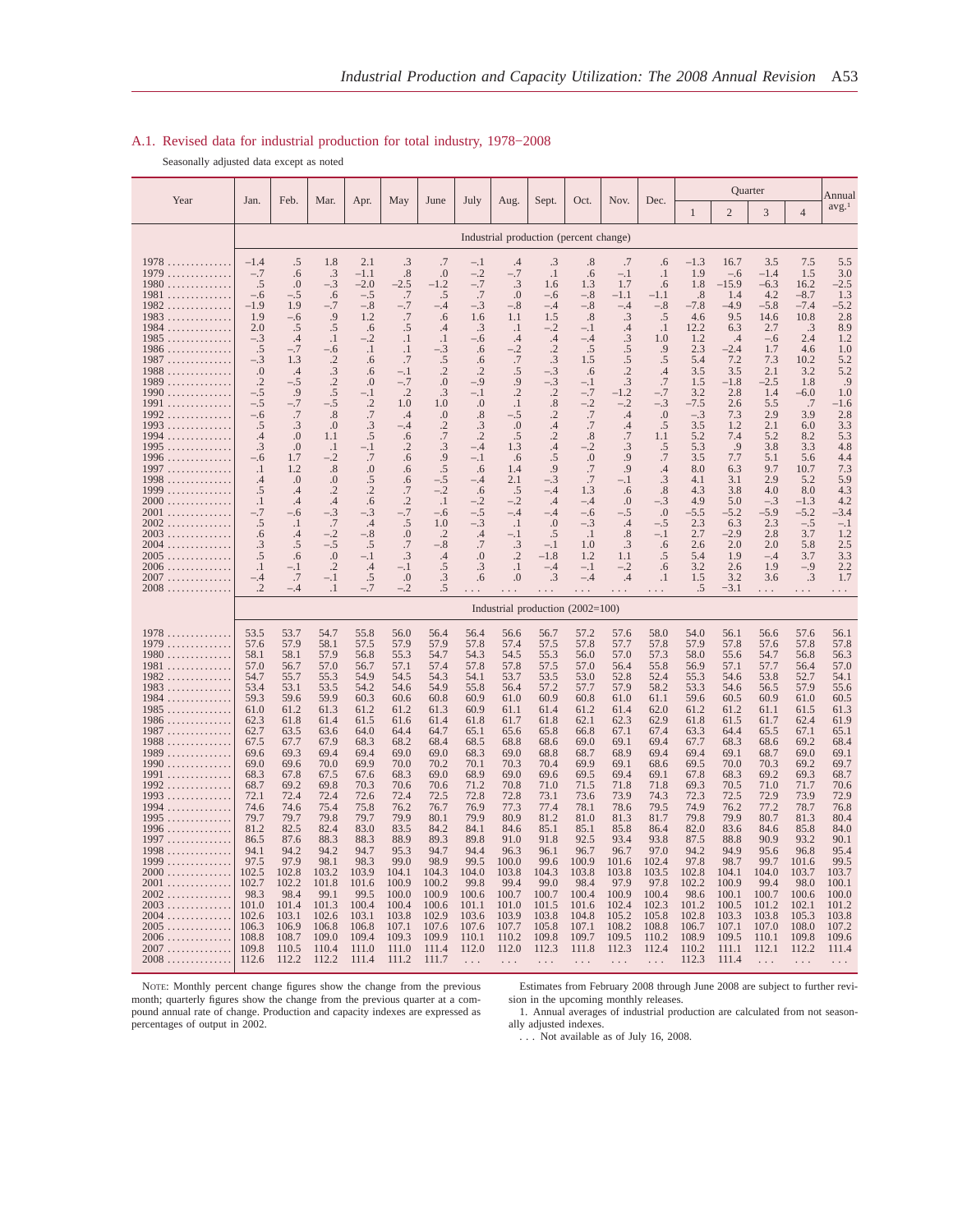## A.2. Revised data for capacity and capacity utilization for total industry, 1978−2008

Seasonally adjusted data

|                                                                                                                                                                                                                                                                                                                                                                                             |                                                                                                                                                                                                                                                      |                                                                                                                                                                                                                                                      |                                                                                                                                                                                                                                                      |                                                                                                                                                                                                                                                      |                                                                                                                                                                                                                                                      |                                                                                                                                                                                                                                                      |                                                                                                                                                                                                                                                 |                                                                                                                                                                                                                                                 |                                                                                                                                                                                                                                                 |                                                                                                                                                                                                                                                 |                                                                                                                                                                                                                                                 |                                                                                                                                                                                                                                                 |                                                                                                                                                                                                                                                      |                                                                                                                                                                                                                                                      | Quarter                                                                                                                                                                                                                                         |                                                                                                                                                                                                                                                 | Annual                                                                                                                                                                                                                                          |
|---------------------------------------------------------------------------------------------------------------------------------------------------------------------------------------------------------------------------------------------------------------------------------------------------------------------------------------------------------------------------------------------|------------------------------------------------------------------------------------------------------------------------------------------------------------------------------------------------------------------------------------------------------|------------------------------------------------------------------------------------------------------------------------------------------------------------------------------------------------------------------------------------------------------|------------------------------------------------------------------------------------------------------------------------------------------------------------------------------------------------------------------------------------------------------|------------------------------------------------------------------------------------------------------------------------------------------------------------------------------------------------------------------------------------------------------|------------------------------------------------------------------------------------------------------------------------------------------------------------------------------------------------------------------------------------------------------|------------------------------------------------------------------------------------------------------------------------------------------------------------------------------------------------------------------------------------------------------|-------------------------------------------------------------------------------------------------------------------------------------------------------------------------------------------------------------------------------------------------|-------------------------------------------------------------------------------------------------------------------------------------------------------------------------------------------------------------------------------------------------|-------------------------------------------------------------------------------------------------------------------------------------------------------------------------------------------------------------------------------------------------|-------------------------------------------------------------------------------------------------------------------------------------------------------------------------------------------------------------------------------------------------|-------------------------------------------------------------------------------------------------------------------------------------------------------------------------------------------------------------------------------------------------|-------------------------------------------------------------------------------------------------------------------------------------------------------------------------------------------------------------------------------------------------|------------------------------------------------------------------------------------------------------------------------------------------------------------------------------------------------------------------------------------------------------|------------------------------------------------------------------------------------------------------------------------------------------------------------------------------------------------------------------------------------------------------|-------------------------------------------------------------------------------------------------------------------------------------------------------------------------------------------------------------------------------------------------|-------------------------------------------------------------------------------------------------------------------------------------------------------------------------------------------------------------------------------------------------|-------------------------------------------------------------------------------------------------------------------------------------------------------------------------------------------------------------------------------------------------|
| Year                                                                                                                                                                                                                                                                                                                                                                                        | Jan.                                                                                                                                                                                                                                                 | Feb.                                                                                                                                                                                                                                                 | Mar.                                                                                                                                                                                                                                                 | Apr.                                                                                                                                                                                                                                                 | May                                                                                                                                                                                                                                                  | June                                                                                                                                                                                                                                                 | July                                                                                                                                                                                                                                            | Aug.                                                                                                                                                                                                                                            | Sept.                                                                                                                                                                                                                                           | Oct.                                                                                                                                                                                                                                            | Nov.                                                                                                                                                                                                                                            | Dec.                                                                                                                                                                                                                                            | 1                                                                                                                                                                                                                                                    | $\overline{2}$                                                                                                                                                                                                                                       | 3                                                                                                                                                                                                                                               | $\overline{4}$                                                                                                                                                                                                                                  | avg.                                                                                                                                                                                                                                            |
|                                                                                                                                                                                                                                                                                                                                                                                             |                                                                                                                                                                                                                                                      |                                                                                                                                                                                                                                                      |                                                                                                                                                                                                                                                      |                                                                                                                                                                                                                                                      |                                                                                                                                                                                                                                                      |                                                                                                                                                                                                                                                      |                                                                                                                                                                                                                                                 | Capacity (percent of 2002 output)                                                                                                                                                                                                               |                                                                                                                                                                                                                                                 |                                                                                                                                                                                                                                                 |                                                                                                                                                                                                                                                 |                                                                                                                                                                                                                                                 |                                                                                                                                                                                                                                                      |                                                                                                                                                                                                                                                      |                                                                                                                                                                                                                                                 |                                                                                                                                                                                                                                                 |                                                                                                                                                                                                                                                 |
| 1978<br>1979<br>$1980$<br>$1981$<br>$1982$<br>$1983$<br>$1984$<br>$1985$<br>$1986$<br>$1987 \ldots \ldots \ldots \ldots$<br>$1988$<br>$1989$<br>$1990$<br>1991<br>1992<br>$1993$<br>1994<br>$1995 \ldots$<br>$1996$<br>1997<br>1998<br>1999<br>$2000$<br>2001<br>$2002$<br>$2003$<br>$2004$<br>$2005$<br>$2006$                                                                             | 65.0<br>67.1<br>68.8<br>70.7<br>72.7<br>74.0<br>74.5<br>76.2<br>78.2<br>79.3<br>81.0<br>81.9<br>83.7<br>85.6<br>87.0<br>88.9<br>90.4<br>93.8<br>98.3<br>104.0<br>111.5<br>118.9<br>124.4<br>129.4<br>133.2<br>133.6<br>133.0<br>133.2<br>134.6       | 65.2<br>67.3<br>69.0<br>70.9<br>72.8<br>74.0<br>74.6<br>76.4<br>78.3<br>79.5<br>81.1<br>82.0<br>83.9<br>85.7<br>87.1<br>89.1<br>90.6<br>94.1<br>98.7<br>104.5<br>112.2<br>119.4<br>124.9<br>129.8<br>133.4<br>133.5<br>133.0<br>133.3<br>134.7       | 65.4<br>67.4<br>69.1<br>71.0<br>73.0<br>74.1<br>74.7<br>76.6<br>78.4<br>79.6<br>81.2<br>82.1<br>84.1<br>85.8<br>87.3<br>89.2<br>90.9<br>94.4<br>99.2<br>105.1<br>112.9<br>119.8<br>125.3<br>130.1<br>133.6<br>133.4<br>133.0<br>133.3<br>134.9       | 65.6<br>67.6<br>69.3<br>71.2<br>73.1<br>74.1<br>74.8<br>76.8<br>78.4<br>79.8<br>81.2<br>82.2<br>84.2<br>86.0<br>87.4<br>89.3<br>91.1<br>94.8<br>99.6<br>105.6<br>113.6<br>120.3<br>125.8<br>130.5<br>133.7<br>133.3<br>133.0<br>133.4<br>135.0       | 65.7<br>67.7<br>69.4<br>71.4<br>73.3<br>74.1<br>74.9<br>77.0<br>78.5<br>79.9<br>81.3<br>82.4<br>84.4<br>86.1<br>87.6<br>89.4<br>91.3<br>95.1<br>100.1<br>106.2<br>114.3<br>120.8<br>126.2<br>130.8<br>133.8<br>133.2<br>133.0<br>133.5<br>135.2      | 65.9<br>67.8<br>69.6<br>71.5<br>73.4<br>74.1<br>75.0<br>77.2<br>78.6<br>80.1<br>81.3<br>82.5<br>84.6<br>86.2<br>87.8<br>89.5<br>91.6<br>95.5<br>100.6<br>106.8<br>115.0<br>121.2<br>126.6<br>131.2<br>133.9<br>133.1<br>133.0<br>133.6<br>135.3      | 66.1<br>68.0<br>69.7<br>71.7<br>73.5<br>74.2<br>75.2<br>77.3<br>78.7<br>80.3<br>81.4<br>82.7<br>84.7<br>86.3<br>88.0<br>89.6<br>91.9<br>95.8<br>101.0<br>107.4<br>115.6<br>121.7<br>127.0<br>131.5<br>133.9<br>133.1<br>133.1<br>133.7<br>135.4 | 66.3<br>68.1<br>69.9<br>71.9<br>73.6<br>74.2<br>75.4<br>77.5<br>78.8<br>80.4<br>81.4<br>82.9<br>84.9<br>86.4<br>88.1<br>89.7<br>92.2<br>96.2<br>101.5<br>108.0<br>116.2<br>122.1<br>127.4<br>131.8<br>134.0<br>133.0<br>133.1<br>133.8<br>135.6 | 66.5<br>68.3<br>70.1<br>72.0<br>73.7<br>74.2<br>75.5<br>77.6<br>78.9<br>80.6<br>81.5<br>83.0<br>85.0<br>86.5<br>88.3<br>89.8<br>92.5<br>96.6<br>102.0<br>108.7<br>116.7<br>122.6<br>127.8<br>132.1<br>133.9<br>133.0<br>133.1<br>134.0<br>135.7 | 66.6<br>68.4<br>70.2<br>72.2<br>73.8<br>74.3<br>75.7<br>77.8<br>79.0<br>80.7<br>81.6<br>83.2<br>85.2<br>86.6<br>88.5<br>90.0<br>92.8<br>97.0<br>102.5<br>109.4<br>117.3<br>123.1<br>128.2<br>132.4<br>133.9<br>133.0<br>133.1<br>134.1<br>135.9 | 66.8<br>68.6<br>70.4<br>72.4<br>73.9<br>74.3<br>75.9<br>77.9<br>79.1<br>80.8<br>81.7<br>83.4<br>85.3<br>86.7<br>88.6<br>90.1<br>93.1<br>97.4<br>103.0<br>110.1<br>117.8<br>123.5<br>128.6<br>132.7<br>133.8<br>132.9<br>133.1<br>134.3<br>136.0 | 66.9<br>68.7<br>70.5<br>72.5<br>73.9<br>74.4<br>76.0<br>78.0<br>79.2<br>80.9<br>81.8<br>83.5<br>85.5<br>86.9<br>88.8<br>90.3<br>93.4<br>97.8<br>103.5<br>110.8<br>118.4<br>124.0<br>129.0<br>132.9<br>133.7<br>132.9<br>133.2<br>134.4<br>136.2 | 65.2<br>67.3<br>69.0<br>70.9<br>72.8<br>74.0<br>74.6<br>76.4<br>78.3<br>79.5<br>81.1<br>82.0<br>83.9<br>85.7<br>87.1<br>89.1<br>90.7<br>94.1<br>98.7<br>104.5<br>112.2<br>119.4<br>124.9<br>129.8<br>133.4<br>133.5<br>133.0<br>133.3<br>134.7       | 65.7<br>67.7<br>69.4<br>71.4<br>73.3<br>74.1<br>74.9<br>77.0<br>78.5<br>79.9<br>81.3<br>82.4<br>84.4<br>86.1<br>87.6<br>89.4<br>91.4<br>95.1<br>100.1<br>106.2<br>114.3<br>120.8<br>126.2<br>130.8<br>133.8<br>133.2<br>133.0<br>133.5<br>135.2      | 66.3<br>68.1<br>69.9<br>71.9<br>73.6<br>74.2<br>75.4<br>77.5<br>78.8<br>80.4<br>81.4<br>82.9<br>84.9<br>86.4<br>88.1<br>89.7<br>92.2<br>96.2<br>101.5<br>108.0<br>116.2<br>122.1<br>127.4<br>131.8<br>133.9<br>133.0<br>133.1<br>133.9<br>135.6 | 66.8<br>68.6<br>70.4<br>72.4<br>73.9<br>74.3<br>75.9<br>77.9<br>79.1<br>80.8<br>81.7<br>83.4<br>85.3<br>86.7<br>88.6<br>90.1<br>93.1<br>97.4<br>103.0<br>110.1<br>117.8<br>123.5<br>128.6<br>132.7<br>133.8<br>132.9<br>133.2<br>134.3<br>136.1 | 66.0<br>67.9<br>69.7<br>71.6<br>73.4<br>74.2<br>75.2<br>77.2<br>78.7<br>80.2<br>81.4<br>82.7<br>84.6<br>86.2<br>87.9<br>89.6<br>91.8<br>95.7<br>100.8<br>107.2<br>115.1<br>121.4<br>126.8<br>131.3<br>133.7<br>133.2<br>133.1<br>133.7<br>135.4 |
| $2007$<br>$2008$                                                                                                                                                                                                                                                                                                                                                                            | 136.4<br>139.0                                                                                                                                                                                                                                       | 136.6<br>139.1                                                                                                                                                                                                                                       | 136.8<br>139.3                                                                                                                                                                                                                                       | 137.0<br>139.5                                                                                                                                                                                                                                       | 137.2<br>139.7                                                                                                                                                                                                                                       | 137.4<br>139.9                                                                                                                                                                                                                                       | 137.6<br>$\ldots$                                                                                                                                                                                                                               | 137.9<br>.                                                                                                                                                                                                                                      | 138.1<br>.                                                                                                                                                                                                                                      | 138.3<br>$\cdots$                                                                                                                                                                                                                               | 138.5<br>.                                                                                                                                                                                                                                      | 138.7<br>$\ldots$                                                                                                                                                                                                                               | 136.6<br>139.1                                                                                                                                                                                                                                       | 137.2<br>139.7                                                                                                                                                                                                                                       | 137.9<br>$\ldots$                                                                                                                                                                                                                               | 138.5<br>$\ldots$                                                                                                                                                                                                                               | 137.5<br>.                                                                                                                                                                                                                                      |
|                                                                                                                                                                                                                                                                                                                                                                                             |                                                                                                                                                                                                                                                      |                                                                                                                                                                                                                                                      |                                                                                                                                                                                                                                                      |                                                                                                                                                                                                                                                      |                                                                                                                                                                                                                                                      |                                                                                                                                                                                                                                                      |                                                                                                                                                                                                                                                 | Capacity utilization (percent)                                                                                                                                                                                                                  |                                                                                                                                                                                                                                                 |                                                                                                                                                                                                                                                 |                                                                                                                                                                                                                                                 |                                                                                                                                                                                                                                                 |                                                                                                                                                                                                                                                      |                                                                                                                                                                                                                                                      |                                                                                                                                                                                                                                                 |                                                                                                                                                                                                                                                 |                                                                                                                                                                                                                                                 |
| 1978<br>$1979$<br>$1980$<br>$1981$<br>$1982$<br>$1983$<br>$1984$<br>$1985$<br>$1986$<br>$1987 \ldots \ldots \ldots \ldots$<br>1988<br>$1989$<br>$1990$<br>1991<br>$1992$<br>$1993$<br>$1994$<br>$1995$<br>$1996 \ldots$<br>1997<br>1998<br>$1999$<br>$2000$<br>$2001$<br>$2002$<br>$2003$<br>$2004$<br>$2005$<br>$2006\ldots\ldots\ldots\ldots$<br>$2007\ldots\ldots\ldots\ldots$<br>$2008$ | 82.3<br>85.8<br>84.4<br>80.6<br>75.2<br>72.2<br>79.7<br>80.0<br>79.7<br>79.0<br>83.3<br>85.0<br>82.5<br>79.8<br>79.0<br>81.1<br>82.5<br>85.0<br>82.6<br>83.2<br>84.4<br>82.0<br>82.4<br>79.4<br>73.8<br>75.6<br>77.2<br>79.8<br>80.9<br>80.5<br>81.0 | 82.4<br>86.1<br>84.2<br>80.0<br>76.5<br>71.7<br>80.0<br>80.1<br>79.0<br>79.9<br>83.5<br>84.5<br>83.0<br>79.1<br>79.5<br>81.2<br>82.3<br>84.7<br>83.6<br>83.8<br>83.9<br>82.0<br>82.4<br>78.7<br>73.8<br>75.9<br>77.6<br>80.2<br>80.7<br>80.9<br>80.3 | 83.6<br>86.2<br>83.8<br>80.3<br>75.8<br>72.3<br>80.2<br>80.0<br>78.4<br>79.9<br>83.7<br>84.6<br>83.2<br>78.6<br>80.0<br>81.1<br>83.0<br>84.5<br>83.1<br>84.0<br>83.4<br>81.8<br>82.4<br>78.2<br>74.2<br>75.9<br>77.1<br>80.1<br>80.8<br>80.7<br>80.5 | 85.1<br>85.1<br>81.9<br>79.7<br>75.0<br>73.2<br>80.6<br>79.7<br>78.4<br>80.2<br>84.1<br>84.4<br>82.9<br>78.6<br>80.4<br>81.3<br>83.2<br>84.1<br>83.3<br>83.6<br>83.3<br>81.7<br>82.6<br>77.8<br>74.4<br>75.3<br>77.5<br>80.0<br>81.1<br>81.0<br>79.9 | 85.2<br>85.6<br>79.7<br>80.1<br>74.4<br>73.7<br>80.9<br>79.5<br>78.4<br>80.6<br>83.9<br>83.7<br>82.9<br>79.3<br>80.5<br>80.9<br>83.4<br>84.0<br>83.4<br>83.7<br>83.3<br>82.0<br>82.5<br>77.1<br>74.7<br>75.4<br>78.0<br>80.2<br>80.9<br>80.9<br>79.6 | 85.6<br>85.4<br>78.6<br>80.3<br>74.0<br>74.1<br>81.0<br>79.4<br>78.1<br>80.8<br>84.1<br>83.6<br>83.0<br>80.0<br>80.4<br>81.1<br>83.7<br>83.9<br>83.7<br>83.6<br>82.4<br>81.6<br>82.4<br>76.4<br>75.4<br>75.6<br>77.4<br>80.5<br>81.2<br>81.0<br>79.9 | 85.3<br>85.0<br>77.9<br>80.6<br>73.6<br>75.2<br>81.1<br>78.7<br>78.5<br>81.2<br>84.2<br>82.6<br>82.7<br>79.9<br>80.9<br>81.2<br>83.7<br>83.3<br>83.2<br>83.6<br>81.6<br>81.8<br>81.9<br>75.9<br>75.1<br>75.9<br>77.9<br>80.4<br>81.3<br>81.4    | 85.4<br>84.3<br>77.9<br>80.4<br>72.9<br>76.0<br>81.0<br>78.9<br>78.3<br>81.6<br>84.5<br>83.2<br>82.8<br>79.9<br>80.3<br>81.1<br>83.8<br>84.1<br>83.4<br>84.2<br>82.9<br>81.9<br>81.5<br>75.4<br>75.2<br>75.9<br>78.1<br>80.5<br>81.3<br>81.2    | 85.4<br>84.2<br>79.0<br>79.8<br>72.5<br>77.1<br>80.6<br>79.1<br>78.3<br>81.7<br>84.2<br>82.8<br>82.8<br>80.5<br>80.4<br>81.4<br>83.7<br>84.1<br>83.4<br>84.5<br>82.3<br>81.3<br>81.6<br>74.9<br>75.2<br>76.3<br>78.0<br>79.0<br>80.9<br>81.3    | 85.9<br>84.5<br>79.8<br>79.0<br>71.8<br>77.7<br>80.4<br>78.6<br>78.6<br>82.8<br>84.6<br>82.6<br>82.1<br>80.2<br>80.8<br>81.8<br>84.2<br>83.6<br>83.0<br>84.6<br>82.5<br>82.0<br>81.0<br>74.3<br>75.0<br>76.4<br>78.7<br>79.8<br>80.8<br>80.8    | 86.3<br>84.2<br>81.0<br>77.9<br>71.5<br>77.9<br>80.5<br>78.7<br>78.8<br>83.1<br>84.6<br>82.6<br>80.9<br>80.0<br>80.9<br>82.0<br>84.4<br>83.5<br>83.4<br>84.8<br>82.0<br>82.2<br>80.7<br>73.8<br>75.4<br>77.0<br>79.0<br>80.6<br>80.5<br>81.1    | 86.6<br>84.2<br>81.3<br>76.9<br>70.9<br>78.2<br>80.4<br>79.4<br>79.4<br>83.4<br>84.9<br>83.1<br>80.3<br>79.6<br>80.8<br>82.3<br>85.1<br>83.5<br>83.5<br>84.6<br>82.0<br>82.6<br>80.2<br>73.6<br>75.1<br>77.0<br>79.4<br>80.9<br>80.9<br>81.0    | 82.8<br>86.0<br>84.1<br>80.3<br>75.9<br>72.1<br>80.0<br>80.0<br>79.0<br>79.6<br>83.5<br>84.7<br>82.9<br>79.2<br>79.5<br>81.2<br>82.6<br>84.7<br>83.1<br>83.7<br>83.9<br>82.0<br>82.4<br>78.8<br>73.9<br>75.8<br>77.3<br>80.0<br>80.8<br>80.7<br>80.6 | 85.3<br>85.3<br>80.1<br>80.0<br>74.5<br>73.6<br>80.8<br>79.5<br>78.3<br>80.5<br>84.0<br>83.9<br>83.0<br>79.3<br>80.5<br>81.1<br>83.4<br>84.0<br>83.5<br>83.6<br>83.0<br>81.8<br>82.5<br>77.1<br>74.8<br>75.4<br>77.6<br>80.3<br>81.0<br>81.0<br>79.8 | 85.3<br>84.5<br>78.3<br>80.3<br>73.0<br>76.1<br>80.9<br>78.9<br>78.4<br>81.5<br>84.3<br>82.9<br>82.8<br>80.1<br>80.5<br>81.2<br>83.7<br>83.8<br>83.3<br>84.1<br>82.3<br>81.6<br>81.6<br>75.4<br>75.2<br>76.1<br>78.0<br>80.0<br>81.2<br>81.3    | 86.2<br>84.3<br>80.7<br>77.9<br>71.4<br>77.9<br>80.4<br>78.9<br>78.9<br>83.1<br>84.7<br>82.8<br>81.1<br>79.9<br>80.9<br>82.1<br>84.5<br>83.5<br>83.3<br>84.7<br>82.2<br>82.3<br>80.6<br>73.9<br>75.2<br>76.8<br>79.1<br>80.4<br>80.7<br>81.0    | 84.9<br>85.0<br>80.8<br>79.6<br>73.7<br>74.9<br>80.5<br>79.3<br>78.7<br>81.2<br>84.1<br>83.6<br>82.4<br>79.6<br>80.3<br>81.4<br>83.6<br>84.0<br>83.3<br>84.0<br>82.8<br>81.9<br>81.8<br>76.3<br>74.8<br>76.0<br>78.0<br>80.2<br>80.9<br>81.0    |

NOTE: See the general note to table A.1. . . . . . . . . . . . . . . . Not available as of July 16, 2008.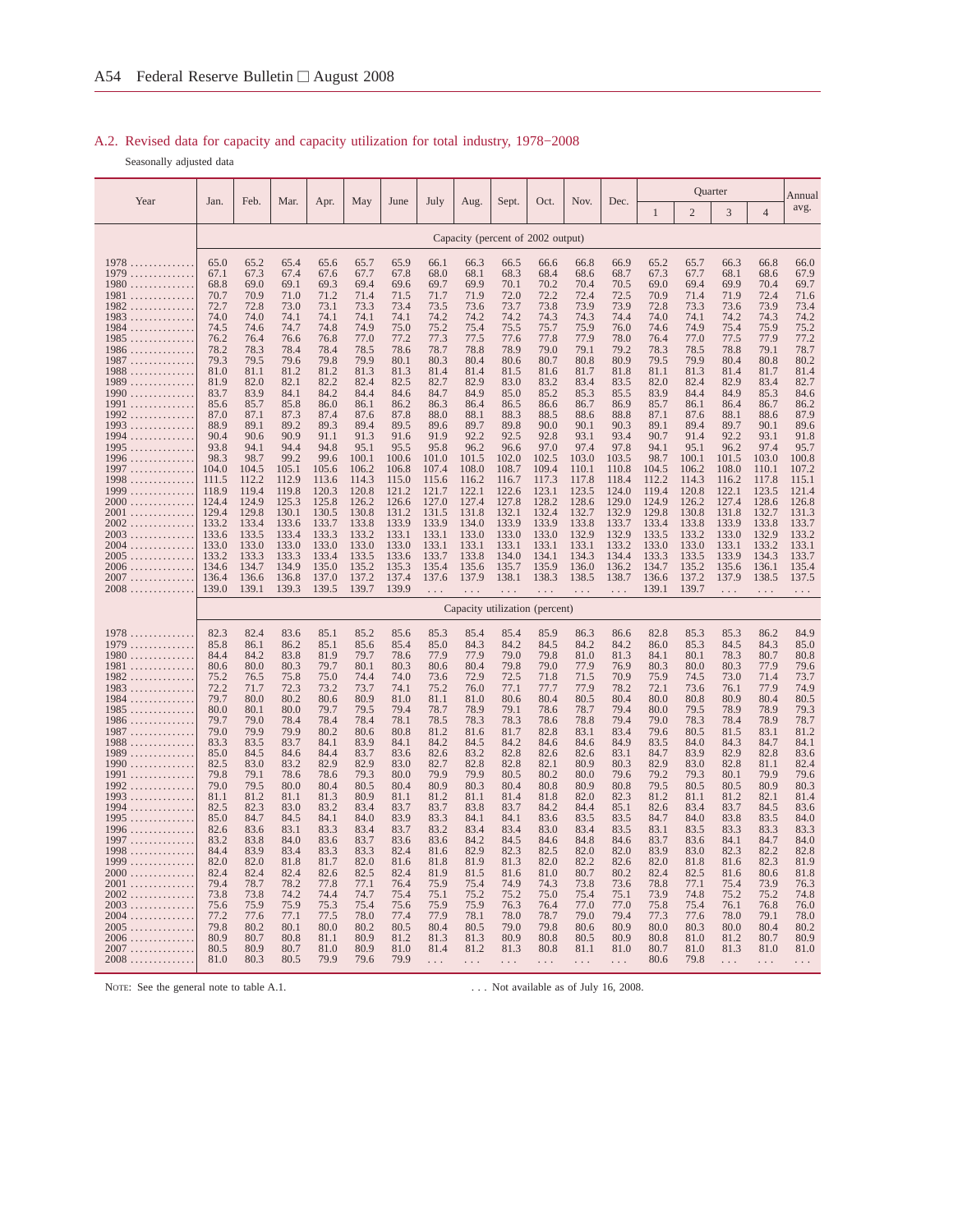#### Item NAICS code2 Revised rate of change (percent) Difference between rates of change: revised minus previous (percentage points) 2003 2004 2005 2006 2007 2003 2004 2005 2006 2007 **Total industry** ................................ **. . . 1.5 3.1 2.6 1.7 2.1 .4 .1 –.6 –1.8 .4** MARKET GROUPS Final products and nonindustrial supplies ....... 1.5 2.6 4.4 1.0 1.3 .3 .0 -4 -1.5 .1 Consumer goods . . . . . . . . . . . . . . . . . . . . . . . . . . . . . . . 1.4 1.7 2.4 .2 1.1 .0 –.1 –.4 –.9 .1 Durable . . . . . . . . . . . . . . . . . . . . . . . . . . . . . . . . . . . . . 3.4 –.7 1.5 –3.9 .9 .0 –.4 –.8 –1.4 –.1 Automotive products . . . . . . . . . . . . . . . . . . . . . . 4.7 –2.9 –1.9 –5.3 3.6 –.1 .3 –.1 –.7 .9 Home electronics ....................... . . . 18.5 2.5 11.0 11.5 14.2 –1.9 –11.8 –5.7 –1.6 –4.5 Appliances, furniture, carpeting . . . . . . . . . . . . 2.9 1.6 1.6 –6.1 –6.0 .6 –.6 –1.4 –1.4 –.5 Miscellaneous goods .................... . . . –1.4 2.0 5.6 –2.8 –1.5 –.1 –.1 –.7 –2.2 –.7 Nondurable . . . . . . . . . . . . . . . . . . . . . . . . . . . . . . . . . . .5 2.6 2.7 1.5 1.2 .0 .0 –.2 –.7 .1 Non-energy . . . . . . . . . . . . . . . . . . . . . . . . . . . . . . . 1.1 2.2 3.0 2.1 .9 .0 .0 –.3 –.6 .1 Foods and tobacco . . . . . . . . . . . . . . . . . . . . . . 2.6 2.3 3.9 .3 1.5 .0 .0 –.9 –1.9 .2 Clothing . . . . . . . . . . . . . . . . . . - 10.9 −9.8 −2.1 . . 3 −1.9 . 0 . 7 −1.9 −.4 1.4<br>Chemical products . . . . . . . . . . . . . . . . 2.1 4.0 3.1 7.7 . 0 −.2 . 2 2.2 3.9 . 3 Paper products ....................... . . . –3.8 2.2 –.9 –2.4 1.1 .5 –1.0 –3.1 –5.7 –.4 Energy ................................. . . . –1.8 3.9 1.7 –.2 1.9 –.1 .2 .1 –.8 .0 Business equipment . . . . . . . . . . . . . . . . . . . . . . . . . . . . 1.9 5.2 10.3 7.8 2.8 .8 .0 –.9 –2.0 –.5 Transit ................................... . . . –1.2 7.2 15.9 9.1 –3.4 –1.6 1.3 –4.6 –7.8 –5.5 Information processing .................... . . . 10.5 6.3 14.6 12.8 8.9 3.5 –.9 .9 2.6 .4 Industrial and other ....................... . . . –1.9 4.0 5.9 4.4 1.7 .1 .0 –.8 –2.5 .7 Defense and space equipment . . . . . . . . . . . . . . . . . . . 2.9 3.1 6.9 –2.6 5.2 1.3 .6 3.1 –4.9 5.8 Construction supplies . . . . . . . . . . . . . . . . . . . . . . . . . . . .9 1.7 7.5 –3.5 –1.6 –.1 .2 –.5 –1.5 –.6 Business supplies . . . . . . . . . . . . . . . . . . . . . . . . . . . . . . 1.3 3.2 2.6 –.3 1.1 .4 .2 –.7 –2.7 .0 Materials . . . . . . . . . . . . . . . . . . . . . . . . . . . . . . . . . . . . . . . . . 1.5 3.7 .3 2.5 3.2 .5 .3 –.8 –2.2 .7 Non-energy . . . . . . . . . . . . . . . . . . . . . . . . . . . . . . . . . . . . 2.1 5.4 2.4 1.3 3.5 .7 .6 –1.1 –3.2 1.3 Durable . . . . . . . . . . . . . . . . . . . . . . . . . . . . . . . . . . . . . 4.1 6.0 5.4 1.2 5.4 1.1 .7 –1.6 –4.5 1.6 Consumer parts ......................... . . . –1.4 .0 .5 –5.8 –2.0 .1 –.2 –1.2 –2.6 –.5 Equipment parts ........................ . . . 12.0 11.1 11.3 9.4 12.5 3.2 1.7 –4.7 –10.0 5.7 Other . . . . . . . . . . . . . . . . . . . . . . . . . . . . . . . . . . . . . .5 4.9 2.9 –2.0 3.0 .0 .5 .2 –1.2 –.6 Nondurable ............................... . . . –1.2 4.3 –2.2 1.6 .6 –.1 .6 –.2 –1.0 .9 Textile ................................. . . . –8.3 –.9 .5 –12.2 –9.4 –.7 2.5 .3 –4.9 .3 Paper .................................. . . . –5.5 3.8 –1.1 1.6 –1.3 –.3 –.1 –1.0 –1.0 .7 Chemical . . . . . . . . . . . . . . . . . . . . . . . . . . . . . . . . . 2.3 8.6 –5.8 4.9 2.1 –.2 .9 .8 .1 1.3 Energy . . . . . . . . . . . . . . . . . . . . . . . . . . . . . . . . . . . . . . . . .2 –.5 –4.0 5.2 2.7 .1 –.3 .1 –.1 –.6 INDUSTRY GROUPS Manufacturing3 . . . . . . . . . . . . . . . . . . . . . . . . . . . . . . . . . . . 1.7 3.7 3.7 1.1 2.3 .4 .2 –.7 –2.2 .6 Manufacturing (NAICS) . . . . . . . . . . . . . . . . . . . . . 31–33 2.0 3.8 3.9 1.4 2.5 .4 .3 –.6 –2.1 .6 Durable manufacturing . . . . . . . . . . . . . . . . . . . . . . . 3.4 4.0 6.9 1.6 3.9 .8 .2 –1.0 –3.1 1.0 Wood products . . . . . . . . . . . . . . . . . . . . . . . . . 321 4.6 1.4 11.6 –13.3 –6.8 .1 –.3 1.2 1.2 –1.4 Nonmetallic mineral products . . . . . . . . . . . 327 1.3 4.4 5.3 –3.5 .7 –.6 .5 –.5 –1.6 .6 Primary metal . . . . . . . . . . . . . . . . . . . . . . . . . . 331 4.5 8.1 –1.1 –4.2 4.1 .2 .7 1.2 –.7 –1.9 Fabricated metal products . . . . . . . . . . . . . . . 332 –2.4 1.9 6.2 3.2 3.4 –.2 .3 .1 –.6 .9 Machinery . . . . . . . . . . . . . . . . . . . . . . . . . . . . . 333 –2.0 5.1 8.3 2.5 –.7 .0 .2 .1 –2.8 .9 Computer and electronic products . . . . . . . 334 17.9 10.2 15.1 12.2 13.9 4.3 .0 –3.2 –6.1 4.4 Electrical equipment, appliances, and components . . . . . . . . . . . . . . . . . . . . . . 335 –.9 2.3 1.8 –.5 3.7 .1 .3 –2.0 –2.8 1.1 Motor vehicles and parts ................ 3361–3 3.2 –1.4 –.3 –5.9 –2.2 .1 .3 –.6 –2.1 –.4 Aerospace and miscellaneous transportation equipment ............. 3364–9 –4.0 3.4 11.5 4.5 10.9 –.2 1.4 –3.6 –10.2 3.4 Furniture and related products . . . . . . . . . . . 337 .2 3.4 1.6 –1.6 –1.7 .1 –.1 .0 –.4 1.2 Miscellaneous . . . . . . . . . . . . . . . . . . . . . . . . . . 339 .3 1.6 6.6 2.7 1.5 .2 –.5 –2.1 –2.0 –1.7 Nondurable manufacturing . . . . . . . . . . . . . . . . . . . .2 3.5 .7 1.3 .9 –.1 .3 –.2 –1.0 .3 Food, beverage, and tobacco products . . . 311,2 2.5 1.3 4.1 .3 2.1 .0 .1 –1.1 –2.3 .4 Textile and product mills ...............| 313,4 –5.1 5 –.3 –11.7 –8.1 –.4 1.2 –2.2 –4.0 –.2<br>Apparel and leather ....................| 315,6 –10.6 –8.9 –1.3 –.8 –2.0 –.1 .7 –1.7 –.7 1.3 Paper . . . . . . . . . . . . . . . . . . . . . . . . . . . . . . . . . . 322 –5.6 2.8 –.7 .3 –2.2 –.2 –.2 –.6 .4 .2 Printing and support . . . . . . . . . . . . . . . . . . . . 323 –2.7 2.4 .5 1.9 –1.3 –.3 .6 –1.4 –3.3 .9 Petroleum and coal products . . . . . . . . . . . . 324 .9 10.4 –3.7 2.2 –.5 –.2 .5 –.1 –.4 –.5 Chemical . . . . . . . . . . . . . . . . . . . . . . . . . . . . . . 325 1.9 6.6 –1.2 5.0 1.4 –.2 .5 1.3 1.3 .8 Plastics and rubber products . . . . . . . . . . . . 326 –.2 .9 2.6 –3.6 4.4 .0 .1 –.4 –3.9 –.7 Other manufacturing (non-NAICS) ........... 1133, 5111 –2.8 2.0 –.5 –4.5 –1.4 .6 –.6 –1.2 –4.7 –.8 Mining . . . . . . . . . . . . . . . . . . . . . . . . . . . . . . . . . . . . . . . . 21 1.0 –.9 –4.9 8.2 .2 .3 –.2 .6 .2 –1.0 Utilities . . . . . . . . . . . . . . . . . . . . . . . . . . . . . . . . . . . . . . . 2211,2 .6 1.8 2.0 –.7 3.1 .0 .1 –.1 –1.0 .2 Electric . . . . . . . . . . . . . . . . . . . . . . . . . . . . . . . . . . . . . 2211 1.9 2.3 3.5 –1.2 3.3 .1 .1 .1 –1.2 –.1 Natural gas ................................. 2212 –6.2 –1.1 –4.6 1.5 2.0 –.2 .3 –1.2 –.4 2.2

#### A.3. Rates of change in industrial production, by market and industry groups, 2003−071

1. Rates of change are calculated as the percent change in the seasonally adjusted index from the fourth quarter of the previous year to the fourth quarter of the year specified in the column heading.

2. North American Industry Classification System.

mation respectively), but historically they were considered to be manufacturing industries and were included in the industrial sector under the Standard Industrial Classification (SIC) system. In December 2002 the Federal Reserve reclassified all its industrial output data from the SIC system to NAICS. . . . Not applicable.

and publishing are classified elsewhere in NAICS (under agriculture and infor-

3. Manufacturing comprises North American Industry Classification System (NAICS) manufacturing industries (sector 31-33) plus the logging industry and the newspaper, periodical, book, and directory publishing industries. Logging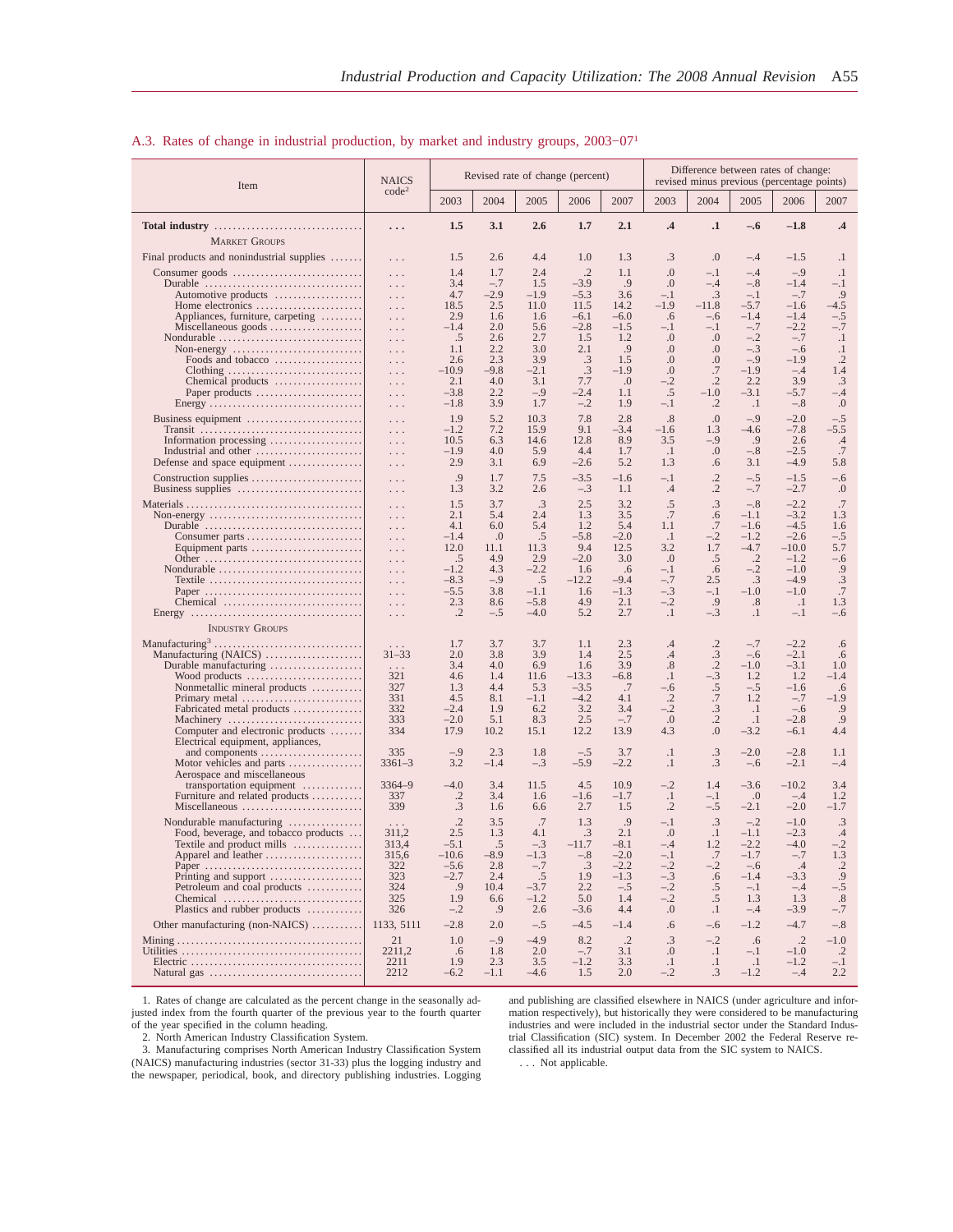## A.4. Rates of change in industrial production, special aggregates and selected detail, 2003−071

| Item                                                                                                                                   | <b>NAICS</b>                                             |                                             |                                         |                                        | Revised rate of change (percent)       |                                            |                                                         |                                                           |                                                 | Difference between rates of change:<br>revised minus previous (percentage points) |                                   |
|----------------------------------------------------------------------------------------------------------------------------------------|----------------------------------------------------------|---------------------------------------------|-----------------------------------------|----------------------------------------|----------------------------------------|--------------------------------------------|---------------------------------------------------------|-----------------------------------------------------------|-------------------------------------------------|-----------------------------------------------------------------------------------|-----------------------------------|
|                                                                                                                                        | code <sup>2</sup>                                        | 2003                                        | 2004                                    | 2005                                   | 2006                                   | 2007                                       | 2003                                                    | 2004                                                      | 2005                                            | 2006                                                                              | 2007                              |
| Total industry $\ldots, \ldots, \ldots, \ldots, \ldots, \ldots, \ldots, \ldots$                                                        | .                                                        | 1.5                                         | 3.1                                     | 2.6                                    | 1.7                                    | 2.1                                        | .4                                                      | $\cdot$ 1                                                 | $-.6$                                           | $-1.8$                                                                            | $\cdot$ 4                         |
| Consumer products<br>Commercial products<br>Oil and gas well drilling                                                                  | $\cdots$<br>$\ldots$<br>$\ldots$<br>213111               | .7<br>$-1.8$<br>4.7<br>21.3                 | 1.3<br>3.9<br>4.5<br>8.4                | $-1.8$<br>1.7<br>.4<br>11.9            | 3.7<br>$-.2$<br>1.2<br>14.8            | 2.3<br>1.9<br>2.0<br>$-.8$                 | $\cdot$ 1<br>$-.1$<br>$\Omega$ .<br>$\cdot$             | $-.2$<br>$\cdot$ .2<br>$\Omega$<br>$\cdot$ 1              | .0<br>$\cdot$<br>$-.1$<br>$\cdot$ 1             | $-.3$<br>$-.8$<br>$-1.1$<br>$\cdot$                                               | $-.5$<br>.0<br>$-1.2$<br>$-.2$    |
| Converted fuel<br>Primary materials                                                                                                    | $\ldots$<br>$\ldots$                                     | 1.0<br>$-.1$                                | 2.3<br>$-1.7$                           | $-2.6$<br>$-4.6$                       | 2.5<br>6.4                             | 5.3<br>1.6                                 | $\Omega$ .<br>.3                                        | $\cdot$ .2<br>$-.5$                                       | $-.1$<br>.3                                     | .3<br>$-.4$                                                                       | $-1.0$<br>$-.3$                   |
| Selected high-technology industries<br>Computers and peripheral equipment<br>Communications equipment<br>Semiconductors and related    | $\ldots$<br>$\ldots$<br>3341<br>3342                     | 1.7<br>23.8<br>9.9<br>17.4                  | 3.5<br>9.4<br>1.6<br>.7                 | 3.9<br>22.4<br>28.8<br>13.7            | 1.1<br>17.3<br>18.0<br>20.6            | 2.1<br>22.3<br>16.7<br>20.6                | .4<br>6.7<br>5.1<br>3.5                                 | $\cdot$ .2<br>$-1.0$<br>$-4.9$<br>$-5.5$                  | $-.7$<br>$-5.7$<br>$-1.5$<br>.8                 | $-2.2$<br>$-7.3$<br>5.9<br>5.8                                                    | .6<br>5.5<br>$-7.7$<br>5.9        |
| electronic components<br>Excluding selected high-technology                                                                            | 334412-9                                                 | 34.0                                        | 17.3                                    | 24.0                                   | 15.4                                   | 25.9                                       | 9.5                                                     | 3.6                                                       | $-9.7$                                          | $-19.4$                                                                           | 11.4                              |
| industries<br>Motor vehicles and parts<br>Motor vehicles<br>Motor vehicle parts<br>Excluding motor vehicles and parts                  | $\cdots$<br>$3361 - 3$<br>3361<br>3363<br>$\ldots$       | $\cdot$ .2<br>3.2<br>7.7<br>$-1.9$<br>$-.1$ | 3.1<br>$-1.4$<br>$-2.7$<br>$-.8$<br>3.6 | 2.7<br>$-.3$<br>$-2.3$<br>$-.6$<br>3.0 | .0<br>$-5.9$<br>$-7.0$<br>$-4.3$<br>.6 | .8<br>$-2.2$<br>$-2.7$<br>.5<br>1.1        | $\Omega$ .<br>$\cdot$<br>$\Omega$ .<br>.2<br>$\Omega$ . | .3<br>.3<br>$\cdot$ 3<br>.3<br>$\cdot$ 3                  | $-.4$<br>$-.6$<br>$\cdot$ .2<br>$-1.9$<br>$-.4$ | $-1.9$<br>$-2.1$<br>$-1.0$<br>$-4.1$<br>$-1.9$                                    | .3<br>$-.4$<br>$-1.2$<br>.6<br>.3 |
| Consumer goods<br>Business equipment<br>Construction supplies<br>Business supplies<br>Materials                                        | $\ldots$<br>$\ldots$<br>$\ldots$<br>$\ldots$<br>$\ldots$ | 1.1<br>$-2.0$<br>.7<br>$-.9$<br>$-.5$       | 2.3<br>5.2<br>1.7<br>2.2<br>5.0         | 3.1<br>7.3<br>7.5<br>2.4<br>.6         | 1.0<br>5.8<br>$-3.7$<br>$-1.6$<br>.7   | $\cdot$ 3<br>2.8<br>$-1.9$<br>$-.1$<br>1.8 | .0<br>$-.4$<br>$-.1$<br>$\cdot$ 1<br>$-.1$              | $-.1$<br>.8<br>$\cdot$ .2<br>$\cdot$<br>$.6 \overline{)}$ | $-.5$<br>$-1.6$<br>$-.4$<br>$-.7$<br>$-.2$      | $-.8$<br>$-4.4$<br>$-1.5$<br>$-2.6$<br>$-1.6$                                     | .0<br>.5<br>$-.8$<br>.0<br>.5     |
| Measures excluding selected high-technology<br>industries<br>Durable                                                                   | .<br>.                                                   | .3<br>$\cdot$ .2<br>.6                      | 2.7<br>3.3<br>3.2                       | 1.6<br>2.5<br>4.7                      | .9<br>$\cdot$<br>$-.5$                 | 1.2<br>1.1<br>1.5                          | $\Omega$ .<br>$\Omega$ .<br>$-.1$                       | $\cdot$ .2<br>$\cdot$ 3<br>.4                             | $-.4$<br>$-.4$<br>$-.5$                         | $-1.5$<br>$-1.9$<br>$-2.5$                                                        | $\cdot$ .2<br>.3<br>.4            |
| Measures excluding motor vehicles and parts<br>Total industry $\dots \dots \dots \dots \dots \dots \dots \dots \dots \dots$<br>Durable | $\ldots$<br>.<br>$\ldots$<br>$\ldots$                    | 1.4<br>1.6<br>3.5                           | 3.5<br>4.2<br>5.1                       | 2.8<br>4.0<br>8.1                      | 2.1<br>1.7<br>2.8                      | 2.4<br>2.6<br>4.8                          | .4<br>.4<br>.9                                          | $\cdot$<br>$\cdot$ .2<br>$\cdot$ .2                       | $-.6$<br>$-.7$<br>$-1.1$                        | $-1.8$<br>$-2.2$<br>$-3.2$                                                        | .4<br>.7<br>1.2                   |
| Measures excluding selected high-technology<br>industries and motor vehicles and parts                                                 | .<br>$\cdots$                                            | $\cdot$<br>$-.1$                            | 3.1<br>3.8                              | 1.7<br>2.7                             | 1.4<br>.6                              | 1.4<br>1.3                                 | $\Omega$ .<br>$-.1$                                     | $\cdot$ .2<br>$\cdot$ 3                                   | $-.3$<br>$-.4$                                  | $-1.5$<br>$-1.9$                                                                  | $\cdot$ .2<br>.4                  |
| Measures of non-energy materials inputs to<br>Primary and semifinished processors                                                      | $\cdots$<br>$\ldots$                                     | 3.7<br>.7                                   | 6.0<br>4.9                              | 5.6<br>$\cdot$                         | 2.8<br>$\cdot$ 3                       | 5.1<br>2.4                                 | 1.4<br>$\Omega$                                         | $.8\,$<br>.5                                              | $-2.7$<br>$\cdot$ 1                             | $-6.2$<br>$-1.0$                                                                  | 2.8<br>$\cdot$                    |
| Stage-of-process groups<br>Primary and semifinished                                                                                    | $\ldots$<br>$\ldots$<br>$\ldots$                         | $-.3$<br>1.1<br>2.7                         | 2.6<br>3.7<br>2.4                       | $-6.6$<br>3.3<br>5.4                   | 7.2<br>$-1.0$<br>3.4                   | 1.7<br>2.6<br>1.7                          | $\cdot$<br>.5<br>$\mathcal{A}$                          | $-.4$<br>.5<br>$-.2$                                      | .7<br>$-1.0$<br>$-.2$                           | .3<br>$-3.3$<br>$-.6$                                                             | $-.5$<br>.7<br>$\cdot$            |

1. Rates of change are calculated as the percent change in the seasonally ad-justed index from the fourth quarter of the previous year to the fourth quarter of the year specified in the column heading.

2. North American Industry Classification System.

3. See table A.3, note 3. . . . Not applicable.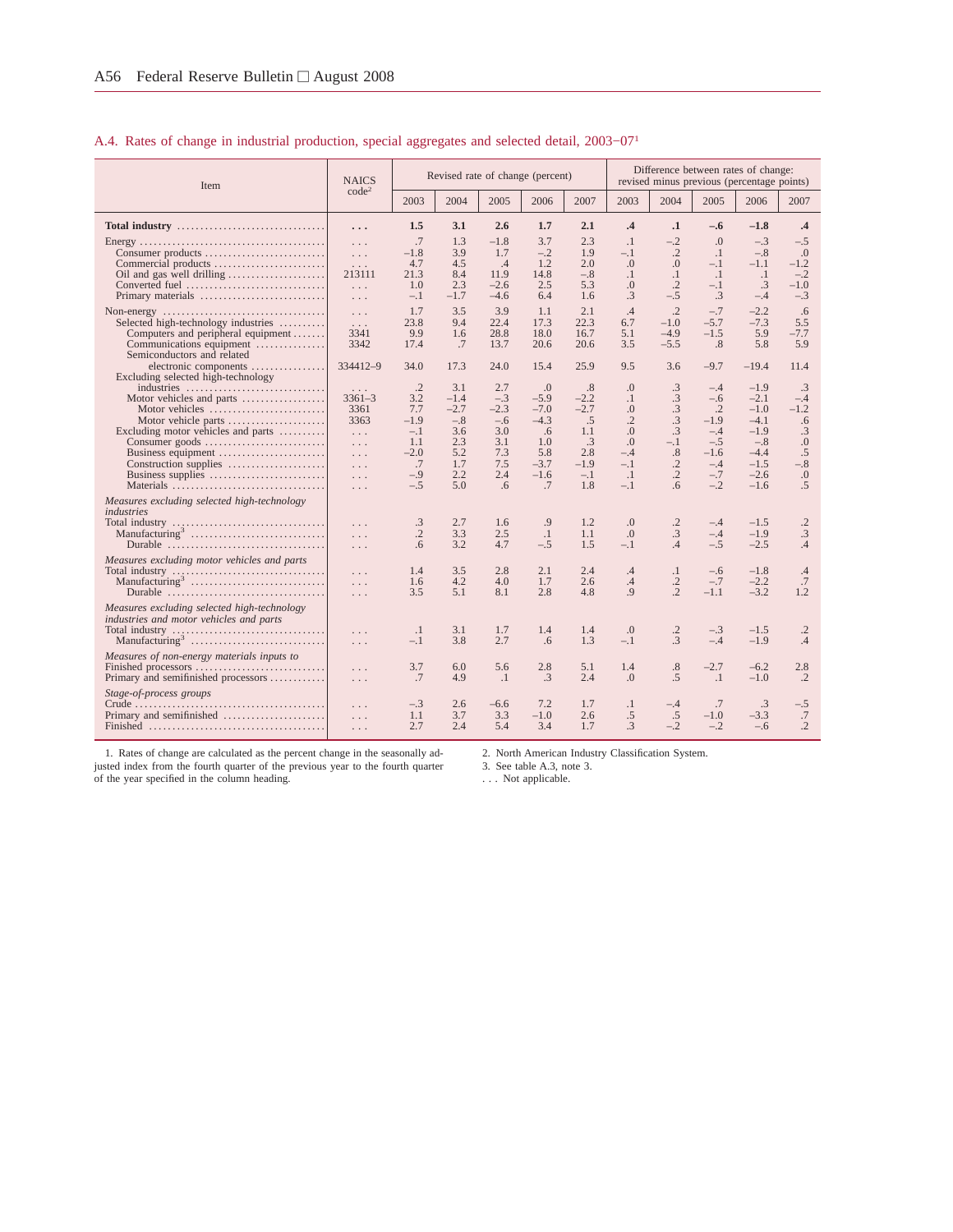| Item                                                                                                                                                         |                                                             |                                                | Revised rate of change (percent)                |                                                   |                                                      | Difference between rates of change:<br>revised minus previous (percentage points) |                                                                |                                                              |                                                               |                                                                |  |  |
|--------------------------------------------------------------------------------------------------------------------------------------------------------------|-------------------------------------------------------------|------------------------------------------------|-------------------------------------------------|---------------------------------------------------|------------------------------------------------------|-----------------------------------------------------------------------------------|----------------------------------------------------------------|--------------------------------------------------------------|---------------------------------------------------------------|----------------------------------------------------------------|--|--|
|                                                                                                                                                              | 2003                                                        | 2004                                           | 2005                                            | 2006                                              | 2007                                                 | 2003                                                                              | 2004                                                           | 2005                                                         | 2006                                                          | 2007                                                           |  |  |
| Total industry                                                                                                                                               | 1.2                                                         | 2.5                                            | 3.3                                             | 2.2                                               | 1.7                                                  | $\cdot$ <sup>2</sup>                                                              | $\boldsymbol{0}$                                               | $\cdot$                                                      | $-1.8$                                                        | $-.4$                                                          |  |  |
| <b>MARKET GROUPS</b>                                                                                                                                         |                                                             |                                                |                                                 |                                                   |                                                      |                                                                                   |                                                                |                                                              |                                                               |                                                                |  |  |
| Consumer goods<br>Nondurable                                                                                                                                 | 1.3<br>3.2<br>.5                                            | 1.3<br>1.1<br>1.4                              | 2.8<br>.5<br>3.6                                | $\cdot$ 3<br>$-1.3$<br>.8                         | 1.7<br>$-.3$<br>2.3                                  | .0<br>$-.1$<br>.0                                                                 | $-.1$<br>$-.3$<br>.0                                           | $-.1$<br>$-.5$<br>$\cdot$ <sup>1</sup>                       | $-1.0$<br>$-1.2$<br>$-.9$                                     | $-.2$<br>$-1.3$<br>$\cdot$                                     |  |  |
| Business equipment<br>Defense and space equipment                                                                                                            | $-.3$<br>6.3                                                | 5.2<br>$-.8$                                   | 7.3<br>10.5                                     | 10.4<br>$-3.2$                                    | 3.3<br>3.8                                           | $-.5$<br>2.5                                                                      | .9<br>$-1.0$                                                   | $-.6$<br>5.1                                                 | $-1.3$<br>$-5.6$                                              | $-2.9$<br>6.8                                                  |  |  |
|                                                                                                                                                              | $-.4$<br>1.7                                                | 2.1<br>2.2                                     | 4.5<br>3.4                                      | 2.2<br>.6                                         | $-2.5$<br>.6                                         | $-.2$<br>$\cdot$ 3                                                                | $\cdot$<br>.0                                                  | $-.3$<br>.0                                                  | $-1.3$<br>$-2.4$                                              | $-1.2$<br>$-1.2$                                               |  |  |
| Non-energy $\dots\dots\dots\dots\dots\dots\dots\dots\dots\dots\dots\dots$<br>Energy $\dots\dots\dots\dots\dots\dots\dots\dots\dots\dots\dots\dots\dots\dots$ | 1.3<br>1.8<br>$\Omega$ .                                    | 3.0<br>4.3<br>$-.4$                            | 2.3<br>3.9<br>$-1.2$                            | 2.2<br>2.5<br>1.6                                 | 1.9<br>2.1<br>1.6                                    | .4<br>.6<br>$\cdot$                                                               | $-.1$<br>$\Omega$ .<br>$-.2$                                   | $\cdot$ .2<br>.4<br>$\overline{1}$                           | $-2.4$<br>$-3.4$<br>$\Omega$                                  | $-.1$<br>.3<br>$-1.0$                                          |  |  |
| <b>INDUSTRY GROUPS</b>                                                                                                                                       |                                                             |                                                |                                                 |                                                   |                                                      |                                                                                   |                                                                |                                                              |                                                               |                                                                |  |  |
| Manufacturing (NAICS)<br>Durable manufacturing<br>Nondurable manufacturing<br>Other manufacturing (non-NAICS)                                                | 1.3<br>1.5<br>2.7<br>$\cdot$<br>$-2.9$<br>$\cdot$ .2<br>1.9 | 2.9<br>3.1<br>4.1<br>1.9<br>.8<br>$-.6$<br>1.4 | 4.0<br>4.2<br>5.5<br>2.8<br>.7<br>$-1.3$<br>2.1 | 2.4<br>2.8<br>4.6<br>.8<br>$-4.3$<br>3.1<br>$-.6$ | 1.7<br>1.8<br>2.6<br>1.0<br>$-1.5$<br>$\cdot$<br>3.3 | $\cdot$ .2<br>$\cdot$ .2<br>.4<br>$-.1$<br>$\cdot$ 1<br>.3<br>$\Omega$            | .0<br>$\cdot$ 1<br>$\overline{0}$ .<br>$-.1$<br>0.<br>$\Omega$ | $\cdot$<br>$\cdot$<br>.0<br>.4<br>$-1.1$<br>.4<br>$\Omega$ . | $-2.2$<br>$-2.2$<br>$-3.0$<br>$-1.4$<br>$-3.0$<br>.4<br>$-.8$ | $-.4$<br>$-.2$<br>$-.4$<br>$\cdot$ 1<br>$-3.6$<br>$-1.1$<br>.4 |  |  |

#### A.5. Rates of change for annual industrial production indexes, 2003–071

1. The rates of change are calculated from annual averages of seasonally adjusted industrial production indexes rather than between the fourth quarter of one year and the fourth quarter of the next.

2. See table A.3, note 3.

#### A.6. Rates of change in capacity, by industry groups, 2003−071

| Item                                                                                                            |                                                     |                                 | Revised rate of change (percent)           |                                                    |                                             | Difference between rates of change:<br>revised minus previous (percentage points) |                                  |                                        |                                                     |                                                           |  |  |
|-----------------------------------------------------------------------------------------------------------------|-----------------------------------------------------|---------------------------------|--------------------------------------------|----------------------------------------------------|---------------------------------------------|-----------------------------------------------------------------------------------|----------------------------------|----------------------------------------|-----------------------------------------------------|-----------------------------------------------------------|--|--|
|                                                                                                                 | 2003                                                | 2004                            | 2005                                       | 2006                                               | 2007                                        | 2003                                                                              | 2004                             | 2005                                   | 2006                                                | 2007                                                      |  |  |
|                                                                                                                 | $-.6$                                               | $\cdot$ <sup>2</sup>            | .8                                         | 1.3                                                | 1.8                                         | $\cdot$ 3                                                                         | $\cdot$                          | $-.2$                                  | $-1.1$                                              | $\boldsymbol{.0}$                                         |  |  |
| Manufacturing (NAICS)<br>Durable manufacturing<br>Nondurable manufacturing<br>Other manufacturing (non-NAICS)   | $-.6$<br>$-.3$<br>$-1.0$<br>$-4.8$<br>$-1.4$<br>3.6 | $-.1$<br>$-.6$<br>$-1.3$<br>2.9 | 1.4<br>1.5<br>2.6<br>.5<br>$-.2$<br>$-1.1$ | 1.4<br>1.4<br>2.4<br>$\cdot$ 3<br>1.1<br>1.4<br>.8 | 2.0<br>2.0<br>3.3<br>.7<br>.6<br>1.7<br>1.2 | .3<br>$-1.0$<br>.7                                                                | $\cdot$<br>$-.5$<br>$-1.0$<br>.3 | $-.3$<br>$-.3$<br>$-.7$<br>$-.8$<br>.6 | $-1.3$<br>$-1.4$<br>$-1.8$<br>$-.8$<br>.8<br>$-1.2$ | $-.2$<br>$-.2$<br>$-.2$<br>$-.1$<br>$-.2$<br>1.3<br>$-.3$ |  |  |
| Selected high-technology industries<br>Manufacturing except selected<br>high-technology industries <sup>2</sup> | 4.2<br>$-.7$                                        | 5.5<br>$-.2$                    | 13.1<br>.7                                 | 10.3<br>.8                                         | 21.4<br>.8                                  | 2.8<br>$\cdot$                                                                    | 1.2<br>$\Omega$ .                | $-5.2$<br>$\cdot$ <sup>1</sup>         | $-9.3$<br>$-.6$                                     | 1.9<br>$-.2$                                              |  |  |
| Stage-of-process groups<br>Primary and semifinished<br>Finished                                                 | $-1.8$<br>$-.8$                                     | $-.7$<br>.7<br>.4               | $-.8$<br>.8<br>2.3                         | 1.2<br>1.8                                         | 1.4<br>2.1<br>1.7                           | $.4\,$<br>.6<br>$\Omega$ .                                                        | $-.6$<br>$-.1$                   | $-.6$                                  | $-1.8$<br>$-.5$                                     | 1.0<br>$-.1$<br>$-.3$                                     |  |  |

1. Rates of change are calculated as the percent change in the seasonally adjusted index from the fourth quarter of the previous year to the fourth quarter of the year specified in the column heading.

2. See table A.3, note 3.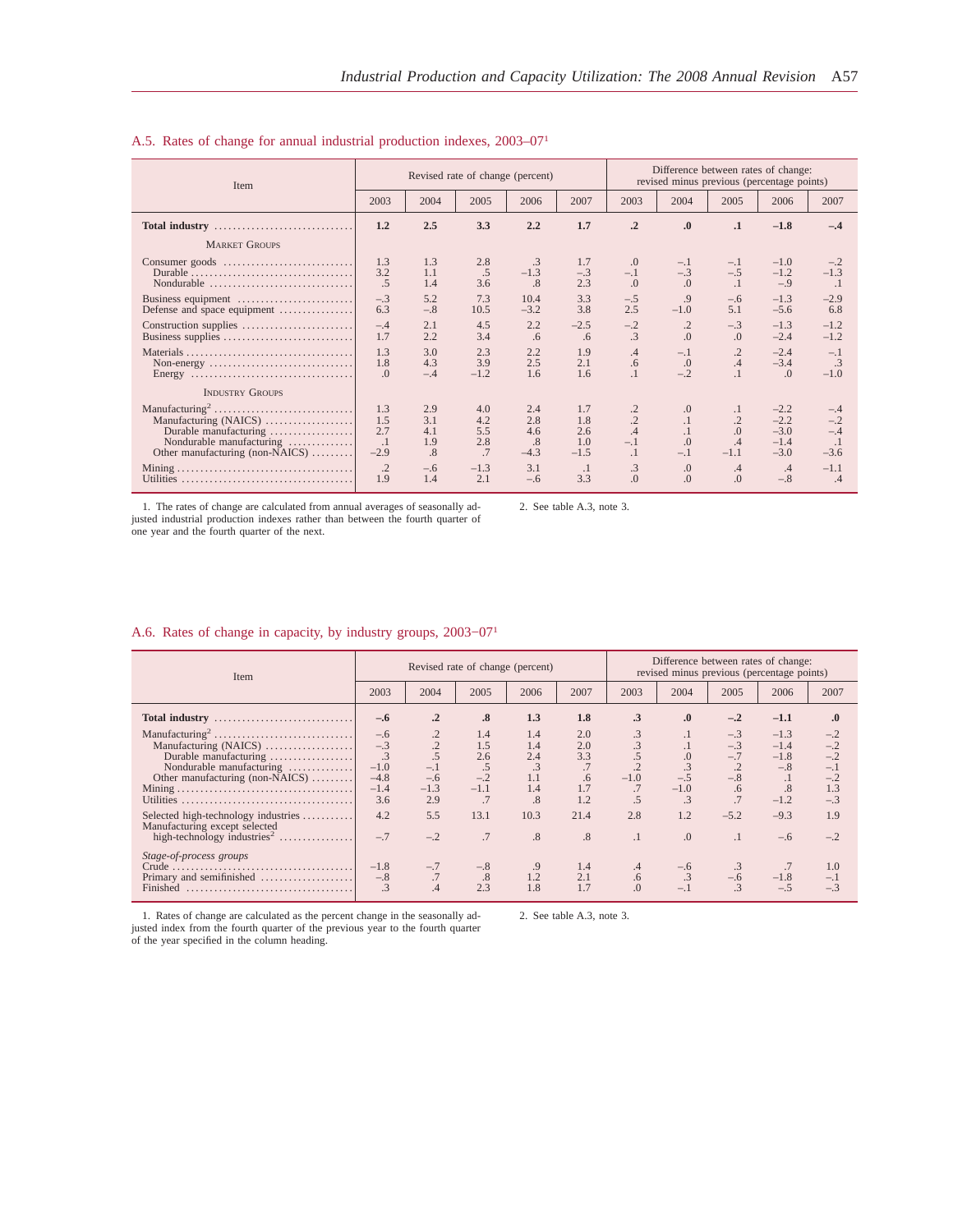# A.7. Capacity utilization rates, by industry groups, 2004−07

| Item                                                                                                                                                                                                                                  | <b>NAICS</b><br>code <sup>1</sup>                                             |                                                                              |                                                                              | Revised rate                                                                 | (percent of capacity, seasonally adjusted)                                   |                                                                              |                                                                               |                                                                                            | Difference between rates of change:<br>revised minus previous<br>(percentage points)         |                                                                                             |
|---------------------------------------------------------------------------------------------------------------------------------------------------------------------------------------------------------------------------------------|-------------------------------------------------------------------------------|------------------------------------------------------------------------------|------------------------------------------------------------------------------|------------------------------------------------------------------------------|------------------------------------------------------------------------------|------------------------------------------------------------------------------|-------------------------------------------------------------------------------|--------------------------------------------------------------------------------------------|----------------------------------------------------------------------------------------------|---------------------------------------------------------------------------------------------|
|                                                                                                                                                                                                                                       |                                                                               | $1972 -$<br>2007 avg.                                                        | 2004:04                                                                      | 2005:Q4                                                                      | 2006:04                                                                      | 2007:04                                                                      | 2004:04                                                                       | 2005:Q4                                                                                    | 2006:Q4                                                                                      | 2007:04                                                                                     |
| Total industry                                                                                                                                                                                                                        | .                                                                             | 81.0                                                                         | 79.1                                                                         | 80.4                                                                         | 80.7                                                                         | 81.0                                                                         | $\boldsymbol{0}$                                                              | $-.2$                                                                                      | $-.8$                                                                                        | $-.5$                                                                                       |
| Manufacturing (NAICS)<br>Durable manufacturing<br>Wood products<br>Nonmetallic mineral products<br>Primary metal<br>Fabricated metal products                                                                                         | $\ldots$<br>$31 - 33$<br>$\cdots$<br>321<br>327<br>331<br>332                 | 79.7<br>79.5<br>78.0<br>79.9<br>79.4<br>80.9<br>77.5                         | 77.5<br>77.1<br>74.8<br>81.4<br>80.3<br>86.7<br>73.8                         | 79.2<br>78.9<br>78.0<br>89.9<br>83.3<br>83.9<br>78.0                         | 79.0<br>78.9<br>77.3<br>75.9<br>78.9<br>80.8<br>79.9                         | 79.3<br>79.3<br>77.8<br>70.1<br>78.2<br>83.9<br>81.3                         | $-.1$<br>$-.1$<br>$\Omega$ .<br>$\cdot$ 1<br>$-.8$<br>$-.1$<br>$\cdot$ .2     | $-.3$<br>$-.4$<br>$-.2$<br>1.4<br>$-.5$<br>$\cdot$ .2<br>$\cdot$                           | $-1.1$<br>$-.9$<br>$-1.1$<br>1.6<br>$-.8$<br>$-1.4$<br>$-.3$                                 | $-.5$<br>$-.3$<br>$-.3$<br>$-.1$<br>$-.2$<br>$-2.6$<br>$\cdot$ .2                           |
| Machinery<br>Computer and electronic products<br>Electrical equip., appliances,<br>and components                                                                                                                                     | 333<br>334<br>335                                                             | 78.7<br>78.3<br>83.2                                                         | 73.2<br>71.1<br>79.9                                                         | 78.5<br>74.7<br>83.2                                                         | 79.4<br>78.0<br>82.1                                                         | 77.3<br>77.4<br>83.4                                                         | $-.2$<br>$-.6$<br>.8                                                          | $-.2$<br>$-.4$<br>$-.2$                                                                    | $-1.5$<br>.7<br>$-2.2$                                                                       | $-.6$<br>3.4<br>$-2.1$                                                                      |
| Motor vehicles and parts $\dots\dots\dots\dots$<br>Aerospace and miscellaneous<br>transportation equipment<br>Furniture and related products                                                                                          | $3361 - 3$<br>$3364 - 9$<br>337                                               | 77.4<br>72.7<br>78.6                                                         | 79.2<br>63.0<br>77.0                                                         | 78.3<br>70.0<br>79.0                                                         | 72.3<br>72.8<br>77.5                                                         | 72.4<br>80.4<br>76.6                                                         | .3<br>1.6<br>.5                                                               | $-.3$<br>$-.2$<br>$\cdot$ 3                                                                | $-2.4$<br>$-5.9$<br>$-.8$                                                                    | $-3.7$<br>$-2.5$<br>.6                                                                      |
| Miscellaneous<br>Nondurable manufacturing<br>Food, beverage, and tobacco products<br>Textile and product mills<br>Apparel and leather<br>Paper<br>Printing and support<br>Petroleum and coal products<br>Plastics and rubber products | 339<br>$\ldots$<br>311.2<br>313,4<br>315.6<br>322<br>323<br>324<br>325<br>326 | 76.6<br>81.6<br>81.5<br>82.0<br>78.4<br>87.6<br>83.5<br>85.9<br>78.3<br>83.6 | 74.9<br>79.8<br>78.4<br>77.2<br>67.9<br>83.7<br>76.5<br>92.0<br>78.1<br>83.8 | 76.9<br>80.0<br>80.7<br>79.7<br>69.6<br>84.0<br>77.7<br>87.3<br>75.5<br>85.9 | 76.5<br>80.8<br>80.3<br>72.5<br>71.8<br>84.3<br>78.5<br>88.9<br>79.1<br>82.3 | 74.7<br>81.0<br>81.1<br>68.9<br>73.0<br>82.6<br>76.4<br>88.9<br>78.9<br>84.6 | $-.1$<br>$-.3$<br>.3<br>1.6<br>.0<br>$-.8$<br>.6<br>$-2.4$<br>$-.4$<br>$-1.2$ | $-1.4$<br>$-.6$<br>$-.7$<br>$-.1$<br>$-1.9$<br>$-1.0$<br>$-.3$<br>$-.6$<br>$-.1$<br>$-1.4$ | $-2.3$<br>$-.8$<br>$-1.9$<br>$-3.3$<br>$-2.3$<br>$-1.2$<br>$-1.9$<br>$-1.2$<br>1.4<br>$-2.5$ | $-3.0$<br>$-.4$<br>$-1.0$<br>$-2.8$<br>$-1.3$<br>$-1.4$<br>$-.7$<br>$-1.3$<br>1.4<br>$-2.1$ |
| Other manufacturing (non-NAICS)                                                                                                                                                                                                       | 1133, 5111<br>21<br>2211.2                                                    | 84.5<br>87.5<br>86.8                                                         | 85.7<br>88.8<br>84.6                                                         | 85.4<br>85.5<br>85.7                                                         | 80.7<br>91.2<br>84.4                                                         | 79.2<br>90.2<br>85.9                                                         | .5<br>.4<br>0.                                                                | $\cdot$ .2<br>.4<br>$-.8$                                                                  | $-3.9$<br>$-.1$<br>$-.6$                                                                     | $-4.3$<br>$-1.9$<br>$-.2$                                                                   |
| Selected high-technology industries<br>Computers and peripheral equipment<br>Communications equipment<br>Semiconductors and related electronic<br>components                                                                          | $\ldots$<br>3341<br>3342<br>334412-9                                          | 78.1<br>77.9<br>75.7<br>80.8                                                 | 69.5<br>78.2<br>52.4<br>77.4                                                 | 75.2<br>74.3<br>61.8<br>84.2                                                 | 80.0<br>77.5<br>73.3<br>85.1                                                 | 79.9<br>78.3<br>80.1<br>80.5                                                 | $-1.2$<br>$-1.6$<br>$-2.0$<br>.6                                              | $-1.3$<br>$-1.9$<br>$-2.0$<br>1.0                                                          | $\cdot$ 3<br>$-.8$<br>$\Omega$ .<br>2.4                                                      | 2.0<br>$-2.3$<br>$-1.9$<br>5.6                                                              |
| Measures excluding selected<br>high-technology industries<br>Total industry                                                                                                                                                           | $\ldots$<br>$\ldots$                                                          | 81.2<br>79.8                                                                 | 79.7<br>78.1                                                                 | 80.7<br>79.5                                                                 | 80.7<br>79.0                                                                 | 81.0<br>79.2                                                                 | $\cdot$ 2<br>.0                                                               | $-.2$<br>$-.3$                                                                             | $-1.0$<br>$-1.4$                                                                             | $-.8$<br>$-1.0$                                                                             |
| Stage-of-process groups<br>Primary and semifinished                                                                                                                                                                                   | $\ldots$<br>$\ldots$<br>$\ldots$                                              | 86.6<br>82.2<br>77.7                                                         | 88.0<br>81.4<br>73.8                                                         | 83.3<br>83.4<br>75.9                                                         | 89.2<br>81.3<br>77.0                                                         | 89.3<br>81.3<br>77.6                                                         | $\cdot$<br>$\Omega$ .<br>$-.1$                                                | $.4\phantom{0}$<br>$-.1$<br>$-.6$                                                          | $\cdot$<br>$-1.0$<br>$-1.3$                                                                  | $-1.1$<br>$-.5$<br>$-.7$                                                                    |

1. North American Industry Classification System. 2. See table A.3, note 3.

. . . Not applicable.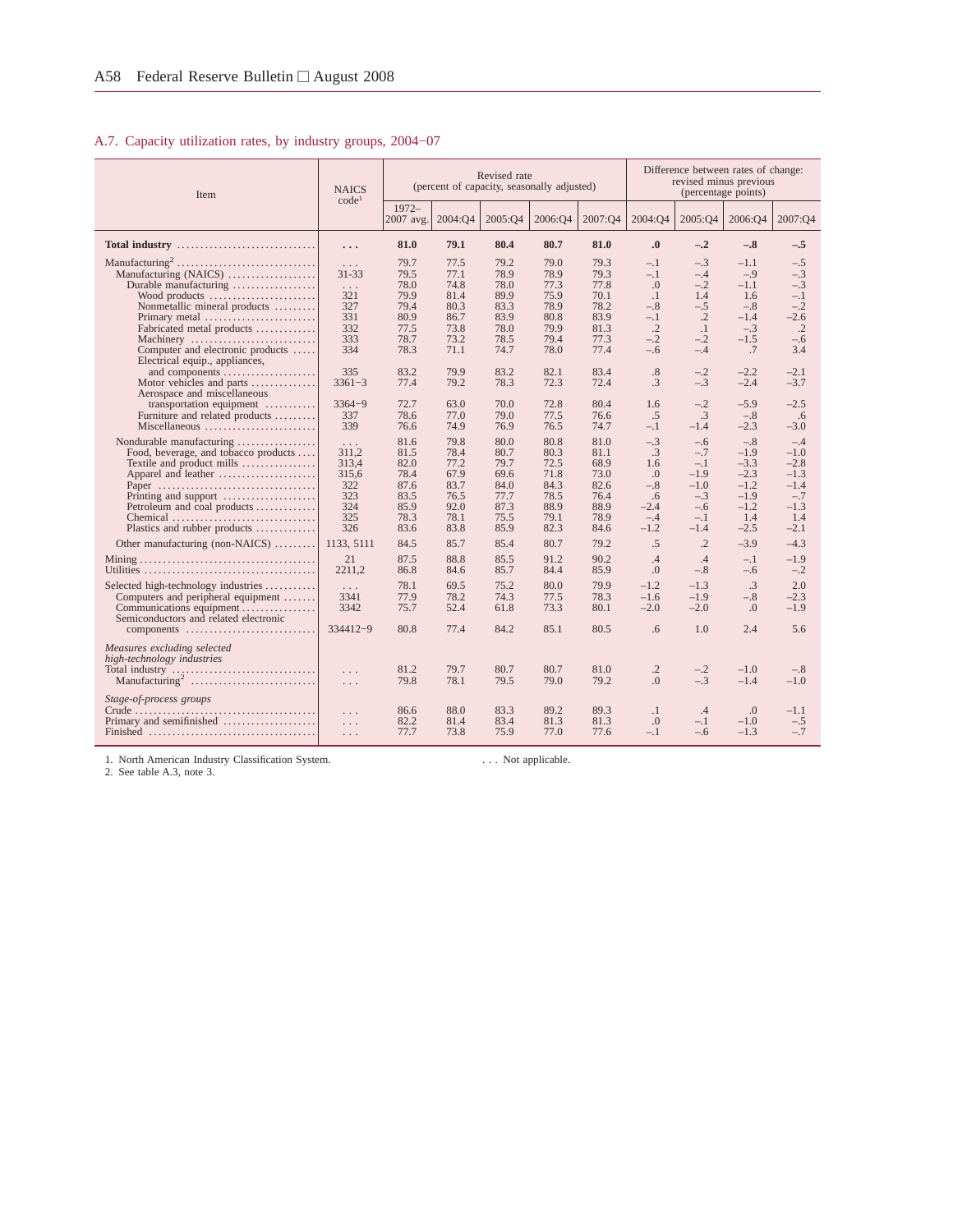| Item                                                                                      | <b>NAICS</b><br>code <sup>1</sup> | 1999         | 2000         | 2001         | 2002                 | 2003         | 2004         | 2005         | 2006         | 2007             |
|-------------------------------------------------------------------------------------------|-----------------------------------|--------------|--------------|--------------|----------------------|--------------|--------------|--------------|--------------|------------------|
| Total industry                                                                            | .                                 | 100.0        | 100.0        | 100.0        | 100.0                | 100.0        | 100.0        | 100.0        | 100.0        | 100.0            |
| <b>MARKET GROUPS</b>                                                                      |                                   |              |              |              |                      |              |              |              |              |                  |
| Final products and nonindustrial supplies                                                 | $\cdots$                          | 57.4         | 57.2         | 58.7         | 58.5                 | 57.8         | 56.6         | 56.6         | 56.5         | 56.1             |
| Consumer goods $\dots\dots\dots\dots\dots\dots\dots\dots\dots\dots\dots$                  | .                                 | 28.1         | 28.3         | 29.8         | 30.8                 | 30.7         | 29.9         | 29.6         | 29.1         | 29.3             |
| Durable<br>Automotive products                                                            | .<br>.                            | 8.0<br>3.9   | 7.8<br>3.7   | 8.1<br>4.0   | 8.9<br>4.7           | 8.7<br>4.6   | 7.9<br>4.0   | 7.4<br>3.6   | 7.0<br>3.3   | 6.7<br>3.2       |
| Home electronics                                                                          | $\cdots$                          | .4           | .4           | $\cdot$ 4    | $\cdot$              | $\cdot$ 4    | .4           | .3           | .3           | .3               |
| Appliances, furniture, carpeting<br>Miscellaneous goods                                   | $\cdots$                          | 1.4<br>2.3   | 1.4<br>2.3   | 1.4<br>2.3   | 1.4<br>2.4           | 1.4<br>2.3   | 1.3<br>2.2   | 1.3<br>2.2   | 1.2<br>2.2   | 1.1<br>2.1       |
| Nondurable                                                                                | $\cdots$<br>$\cdots$              | 20.1         | 20.5         | 21.7         | 21.9                 | 22.0         | 22.0         | 22.2         | 22.1         | 22.6             |
| Non-energy $\dots\dots\dots\dots\dots\dots\dots\dots\dots\dots$                           | $\cdots$                          | 16.6         | 16.8         | 17.9         | 18.0                 | 17.8         | 17.1         | 16.5         | 16.2         | 16.3             |
| Foods and tobacco                                                                         | $\ldots$<br>$\ldots$              | 9.1<br>1.3   | 9.3<br>1.2   | 9.9<br>1.1   | 9.7<br>.9            | 9.7<br>.8    | 9.4<br>.7    | 9.0<br>.6    | 8.8<br>.6    | 9.0<br>.5        |
| Chemical products                                                                         | $\ldots$                          | 3.8          | 3.9          | 4.4          | 4.9                  | 4.9          | 4.8          | 4.7          | 4.8          | 4.7              |
| Paper products<br>Energy                                                                  | $\ldots$                          | 1.9<br>3.5   | 1.9<br>3.7   | 2.0<br>3.8   | 2.0<br>3.9           | 1.8<br>4.2   | 1.7<br>4.9   | 1.7<br>5.7   | 1.6<br>5.8   | 1.6<br>6.4       |
| Business equipment                                                                        | $\epsilon \sim 1$                 | 11.8         | 11.6         | 11.2         | 10.2                 | 9.6          | 9.4          | 9.3          | 9.6          | 9.4              |
| Transit                                                                                   | $\ldots$<br>$\cdots$              | 2.3          | 2.0          | 2.0          | 1.8                  | 1.6          | 1.6          | 1.6          | 1.8          | 1.7              |
| Information processing                                                                    | $\ldots$                          | 4.1          | 4.1          | 3.8          | 3.1                  | 2.9          | 2.9          | 2.8          | 2.8          | 2.7              |
| Industrial and other<br>Defense and space equipment                                       | $\ldots$<br>$\epsilon \sim 1$     | 5.4<br>1.8   | 5.6<br>1.5   | 5.3<br>1.8   | 5.3<br>1.8           | 5.0<br>1.8   | 4.9<br>1.7   | 4.9<br>1.8   | 5.0<br>1.7   | 5.0<br>1.7       |
| Construction supplies                                                                     | $\cdots$                          | 4.3          | 4.2          | 4.3          | 4.3                  | 4.3          | 4.3          | 4.4          | 4.4          | 4.2              |
| Business supplies                                                                         | $\epsilon \sim 1$                 | 11.1         | 11.1         | 11.1         | 11.0                 | 11.0         | 10.8         | 10.9         | 10.8         | 10.6             |
|                                                                                           | $\cdots$                          | 42.6         | 42.8         | 41.3         | 41.5                 | 42.2         | 43.4         | 43.4         | 43.5         | 43.9             |
| Non-energy $\dots\dots\dots\dots\dots\dots\dots\dots\dots\dots\dots\dots\dots$<br>Durable | $\cdots$                          | 33.1<br>21.4 | 32.1<br>20.8 | 30.6<br>19.5 | 30.5<br>19.0         | 30.0<br>18.6 | 30.0<br>18.5 | 29.6<br>18.1 | 29.6<br>18.0 | 29.3<br>17.6     |
| Consumer parts                                                                            | $\ldots$<br>$\cdots$              | 4.3          | 4.1          | 3.8          | 4.0                  | 3.8          | 3.5          | 3.3          | 3.1          | 2.9              |
| Equipment parts                                                                           | $\ldots$                          | 8.1          | 8.1          | 7.3          | 6.6                  | 6.5          | 6.4          | 6.2          | 6.1          | 6.0              |
| Other<br>Nondurable                                                                       | $\cdots$<br>$\ldots$              | 8.9<br>11.7  | 8.6<br>11.3  | 8.4<br>11.2  | 8.4<br>11.5          | 8.3<br>11.4  | 8.6<br>11.5  | 8.6<br>11.5  | 8.8<br>11.6  | 8.6<br>11.7      |
| Textile                                                                                   | $\ldots$                          | 1.0          | .9           | .8           | $\cdot$ <sup>8</sup> | .7           | .7           | .7           | .6           | $2.\overline{2}$ |
| Paper                                                                                     | $\ldots$                          | 2.9<br>4.5   | 2.8<br>4.2   | 2.8<br>4.1   | 2.7<br>4.5           | 2.5<br>4.6   | 2.4          | 2.3<br>5.4   | 2.3          | 5.8              |
| Chemical                                                                                  | $\ldots$<br>$\epsilon \sim 1$     | 9.5          | 10.6         | 10.6         | 11.0                 | 12.2         | 5.2<br>13.3  | 13.8         | 5.5<br>13.9  | 14.6             |
| <b>INDUSTRY GROUPS</b>                                                                    |                                   |              |              |              |                      |              |              |              |              |                  |
|                                                                                           |                                   | 85.5         | 84.0         | 83.5         | 83.2                 | 81.7         | 80.5         | 79.5         | 79.2         | 78.7             |
| Manufacturing (NAICS)                                                                     | $31 - 33$                         | 80.7         | 79.2         | 78.6         | 78.5                 | 77.2         | 76.2         | 75.4         | 75.4         | 75.0             |
| Durable manufacturing                                                                     | 321                               | 46.6<br>1.5  | 45.3         | 44.0         | 43.2<br>1.5          | 42.0<br>1.6  | 40.7         | 39.6<br>1.5  | 39.6         | 38.5<br>1.2      |
| Wood products<br>Nonmetallic mineral products                                             | 327                               | 2.3          | 1.4<br>2.2   | 1.4<br>2.2   | 2.2                  | 2.2          | 1.6<br>2.2   | 2.3          | 1.4<br>2.3   | 2.2              |
| Primary metal                                                                             | 331                               | 2.8          | 2.5          | 2.3          | 2.3                  | 2.3          | 2.7          | 2.6          | 2.8          | 2.7              |
| Fabricated metal products<br>Machinery                                                    | 332<br>333                        | 5.9<br>5.8   | 6.0<br>5.9   | 5.8<br>5.5   | 5.7<br>5.3           | 5.5<br>5.0   | 5.3<br>4.9   | 5.3<br>4.9   | 5.5<br>5.0   | 5.6<br>4.9       |
| Computer and electronic products                                                          | 334                               | 10.5         | 10.4         | 9.4          | 8.1                  | 7.9          | 7.8          | 7.4          | 7.2          | 6.8              |
| Electrical equipment, appliances,                                                         | 335                               | 2.5          | 2.5          | 2.4          | 2.2                  | 2.0          | 1.9          | 1.9          | 1.9          | 1.9              |
| and components<br>Motor vehicles and parts                                                | $3361 - 3$                        | 7.0          | 6.6          | 6.5          | 7.4                  | 7.2          | 6.4          | 5.9          | 5.5          | 5.1              |
| Aerospace and miscellaneous                                                               |                                   |              |              |              |                      |              |              |              |              |                  |
| transportation equipment<br>Furniture and related products                                | $3364 - 9$<br>337                 | 3.7<br>1.7   | 3.2<br>1.7   | 3.7<br>1.7   | 3.5<br>1.8           | 3.3<br>1.7   | 3.1<br>1.6   | 3.2<br>1.6   | 3.3<br>1.5   | 3.5<br>1.4       |
| Miscellaneous                                                                             | 339                               | 2.8          | 2.9          | 3.1          | 3.3                  | 3.3          | 3.1          | 3.1          | 3.1          | 3.1              |
| Nondurable manufacturing                                                                  |                                   | 34.2         | 33.9         | 34.6         | 35.3                 | 35.2         | 35.5         | 35.8         | 35.7         | 36.5             |
| Food, beverage, and tobacco products<br>Textile and product mills                         | 311,2<br>313,4                    | 10.4<br>1.5  | 10.6<br>1.4  | 11.3<br>1.3  | 11.3<br>1.4          | 11.4<br>1.3  | 10.9<br>1.2  | 10.5<br>1.2  | 10.4<br>1.0  | 10.7<br>.9       |
| Apparel and leather                                                                       | 315,6                             | 1.4          | 1.3          | 1.2          | 1.0                  | .9           | .7           | .6           | .6           | .6               |
| Paper                                                                                     | 322<br>323                        | 3.2<br>2.6   | 3.1<br>2.6   | 3.1<br>2.6   | 3.1<br>2.4           | 2.9<br>2.2   | 2.7<br>2.1   | $2.6$<br>2.0 | 2.6<br>1.9   | 2.5<br>1.9       |
| Printing and support<br>Petroleum and coal products                                       | 324                               | 1.7          | 1.8          | 1.7          | 1.8                  | 2.1          | 3.2          | 4.2          | 4.5          | 5.2              |
| Chemical                                                                                  | 325                               | 9.5          | 9.3          | 9.7          | 10.7                 | 10.8         | 11.2         | 11.3         | 11.4         | 11.6             |
| Plastics and rubber products                                                              | 326                               | 3.8          | 3.7          | 3.7          | 3.8                  | 3.6          | 3.4          | 3.3          | 3.2          | 3.0              |
| Other manufacturing (non-NAICS)                                                           | 1133, 5111                        | 4.8          | 4.8          | 4.8          | 4.7                  | 4.5          | 4.3          | 4.1          | 3.9          | 3.7              |
|                                                                                           | 21<br>2211.2                      | 5.9<br>8.6   | 7.1<br>8.9   | 7.1<br>9.4   | 7.2<br>9.6           | 8.5<br>9.8   | 9.8<br>9.7   | 10.7<br>9.8  | 11.0<br>9.7  | 11.6<br>9.7      |
|                                                                                           | 2211                              | 7.4          | 7.6          | 8.0          | 8.2                  | 8.2          | 8.0          | 8.0          | 8.1          | 8.0              |
|                                                                                           | 2212                              | 1.2          | 1.4          | 1.4          | 1.4                  | 1.6          | 1.7          | 1.8          | 1.6          | 1.7              |

#### A.8. Annual proportion in industrial production, by market groups and industry groups, 1999–2007

NOTE: The IP proportion data are estimates of the industries' relative contri-butions to the overall IP change between the reference year and the following year. For example, a 1 percent increase in durable goods manufacturing be-tween 2007 and 2008 would account for a .385 percent increase in total IP. 1. North American Industry Classification System. 2. See table A.3, note 3.

. . . Not applicable.